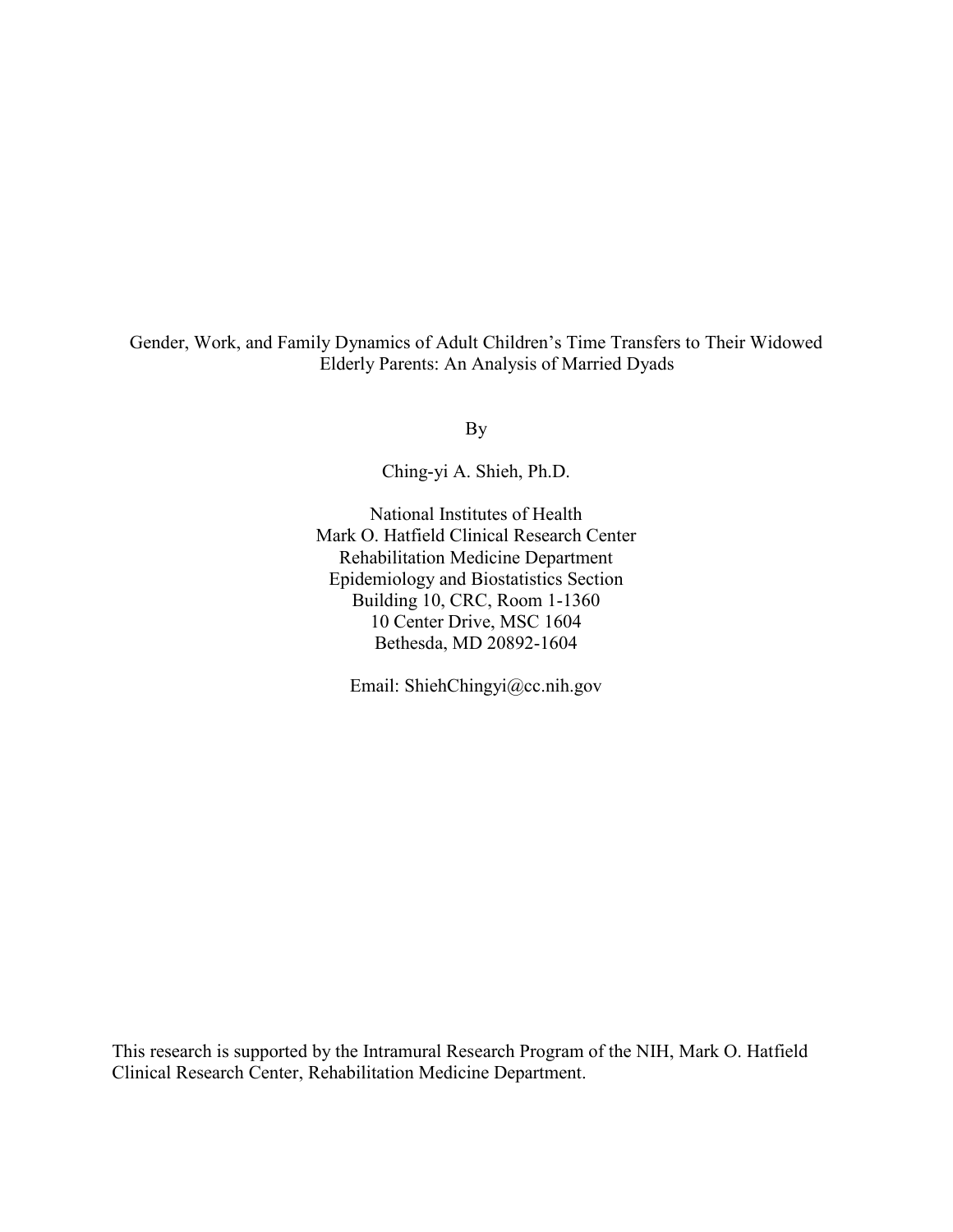#### Background

As the number of Americans aged 65 and older continues to grow as a proportion of the population, it raises the issue of who will provide care to the elderly. Since elders' spouses and siblings have similar levels of mortality and morbidity, adult children often play a vital role in assisting their aging parents. Such intergenerational support-giving practices will become more important as life expectancy lengthens because more adults will have elderly parents.

The determinants and patterns of intergenerational transfers from adult children to their parents have been extensively investigated. The existing literature emphasizes how factors including parental need, adult children's ability and motivation, gender roles, and quality of the parent-child relationship influence intergenerational transfers at various stages of the life course (Boaz, Hu, and Ye, 1999; Furstenberg, Hoffman, and Shrestha, 1995; Kohli and Künemund, 2003; Pezzin and Schone, 1999a; Silverstein, Parrott, and Bengtson, 1995; Wong, Capoferro, and Soldo, 1999). The gender gap in providing time transfers to parents is also well-documented. Empirical studies have consistently found that women spend more time helping elders than men (Aronson, 1992; Gerstel and Gallagher, 2001; Weinick, 1995; Wolf, Freedman, and Soldo, 1997). After marriage, many women also assist their parents-in-law (Allen, Blieszner, and Roberto, 2001; Globerman, 1996; Lee, Spitze, and Logan, 2003).

While insightful, the theoretical interpretation of why women are the primary caregivers should go beyond the discussion on gender roles. As women's labor force participation has grown, a structural explanation focusing on gendered opportunity costs in the labor market, informs another perspective on the care-giving discrepancy between men and women. Whether care-giving services should be purchased from the market or performed by designated members mainly entails a family-level decision-making process. It should nevertheless be recognized that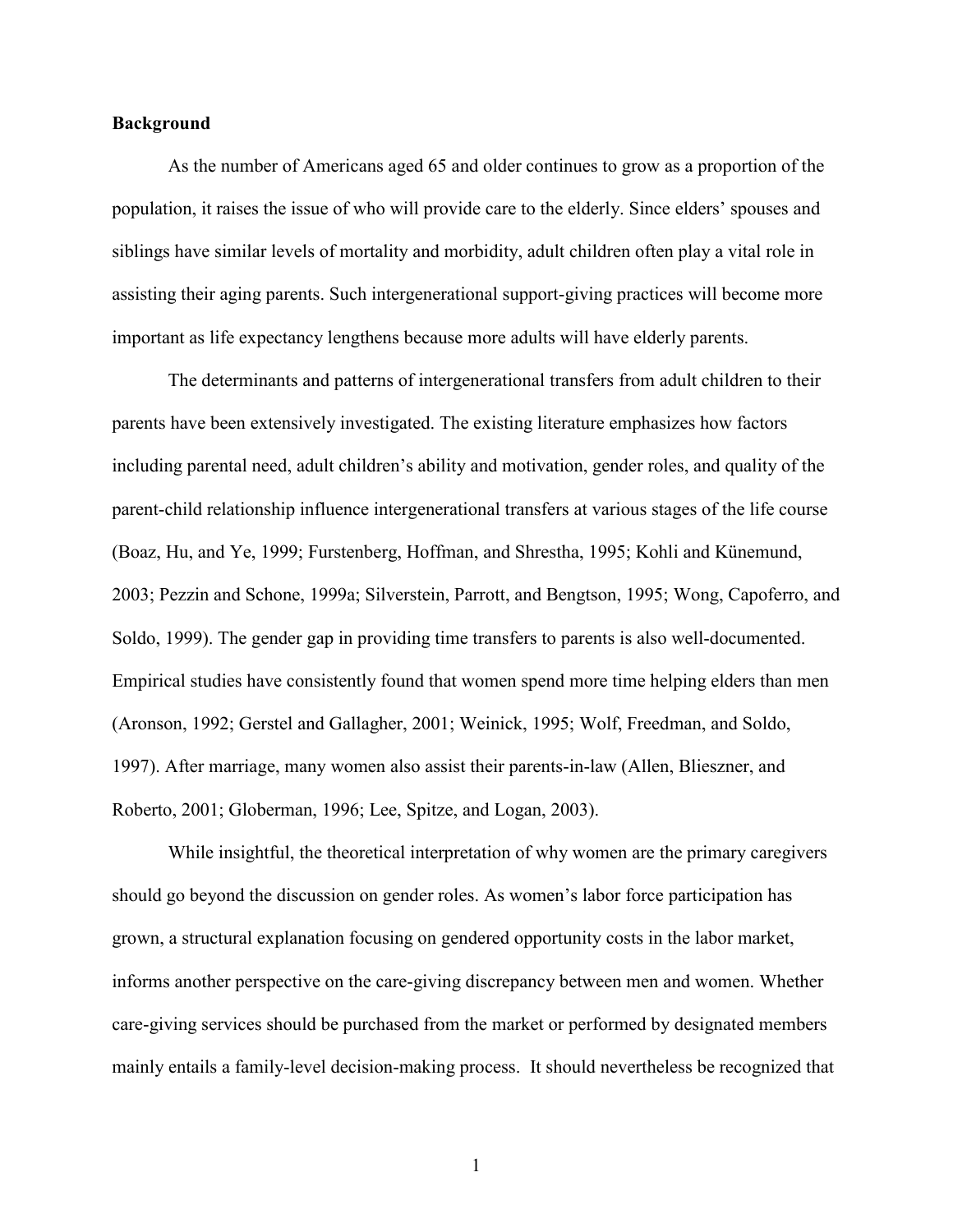household dynamics are intertwined with the structure forces outside the family unit. Studies indicate that higher wage rates are inversely associated with the amount of time transfer to parents (Couch, Daly, and Wolf, 1999; Sarkisian, and Gerstel. 2004). Since men usually have greater wage advantages and work longer hours than women in the employment settings, the gender differential in support could be illuminated by studying how macro-level labor force structure extends its impact to the individual family.

Family dynamics and care-giving decisions may also be influenced by non-work-related factors. The existing literature often uses rational calculation to address the transfer motivations of the adult children. For instance, adult children provide some care-giving services because they expect the receipt of future financial bequests from their parents. Another approach to conceptualizing motivation is altruism, arguing that children's transfers are based on love and concern for parents' well-being, without expecting feedback from the party receiving support. These two frameworks are both theoretically solid yet difficult to operationalize in quantitative analyses.

The concept of "support hierarchy", however, is an alternative that highlights the motivations underlying intergenerational transfer practices. A study suggests that even though married women frequently help their parents-in-law, their support-provision priority is often to their own parents (Lee, Spitze, and Logan, 2003). A kin hierarchy in the care-giving practices can be inferred from this analysis. Adult children and their siblings are the major providers of support to needy parents, and spouses' assistances are supplemental to what adult children and siblings already given. The hierarchy of support may apply to the spousal relationship, as well. Taking care of aging or unhealthy spouses curtails the time availability of an adult child and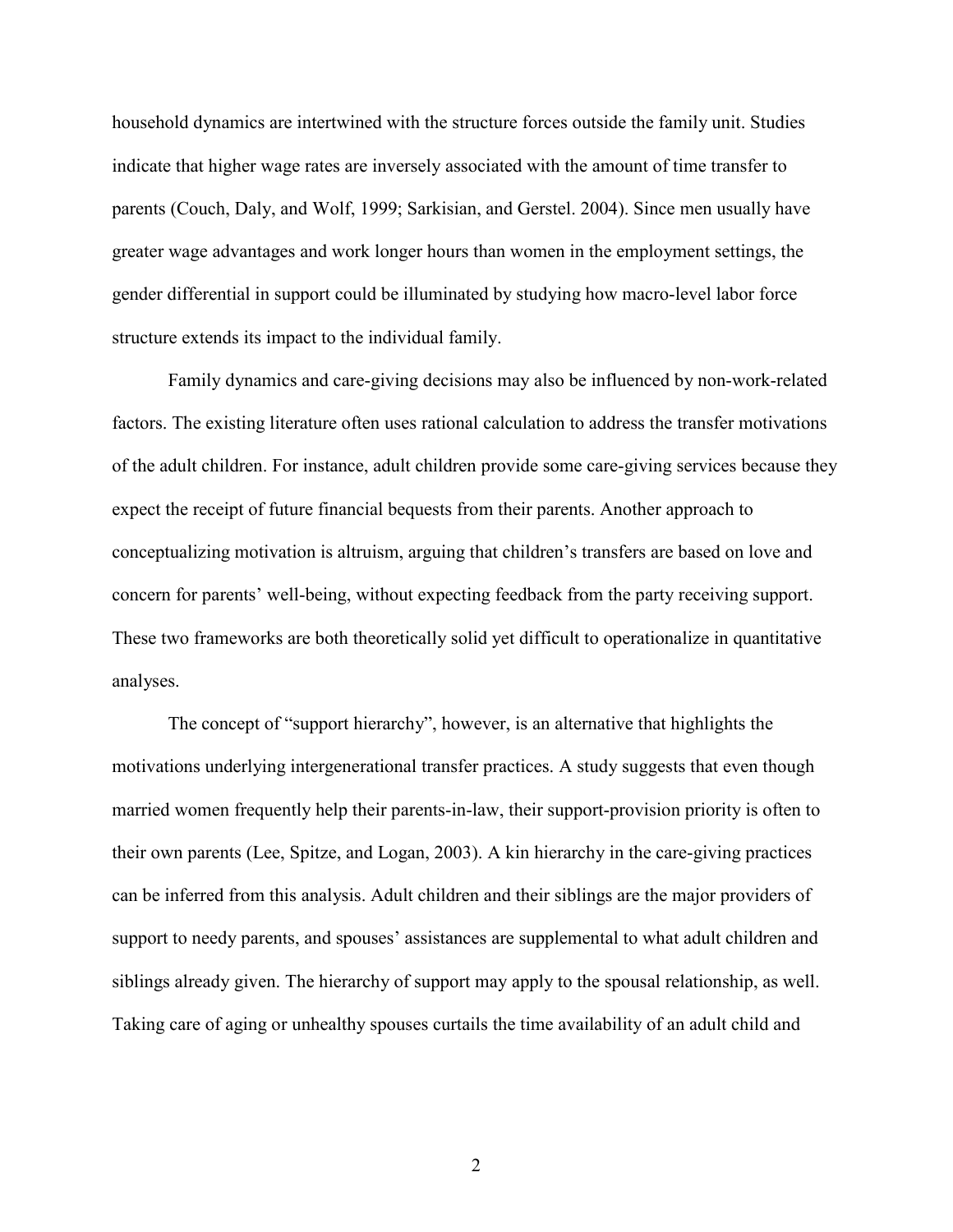thereby reduces time transfers to the parents. In short, resource competition between adult children's spouses and parents may affect the allocation of care.

Overemphasis of care-giving time may underestimate adult sons' time contributions, however. In addition to the care-giving time, it is essential to assess other types of time transfers which adult sons may indeed provide. Although care-giving time virtually fulfills the Activity of Daily Living (ADL) needs of parents, a more complete appraisal of elders' well-being should also incorporate the dimension of Instrumental Activity of Daily Living (IADL). Adult children's time spent on running errands, working around the house, etc., are also crucial to parents' daily lives. Overlooking this aspect of elder well-being will seriously bias the assessment of time transfers from the adult sons.

With the background stated above, my project assesses how married adult children's time transfers are conditioned by the structural forces of the labor market, individual adult children and spouses' characteristics, and parental needs. ADL and IADL time transfers to non-coresident widowed parents, a category with potentially higher levels of need, are evaluated. The major contribution of this study lies in its integration of labor market and gender interaction factors, household decision-making processes, and person-level determinants into a single analysis. The use of the recently released 2006 wave of Health and Retirement Study data gives updated information on the intergenerational transfer research. By examining adult children and spouses' time transfer amounts separately, this project also provides a more precise assessment of family transfer dynamics.

### Hypotheses

The following research hypotheses will be examined in this paper: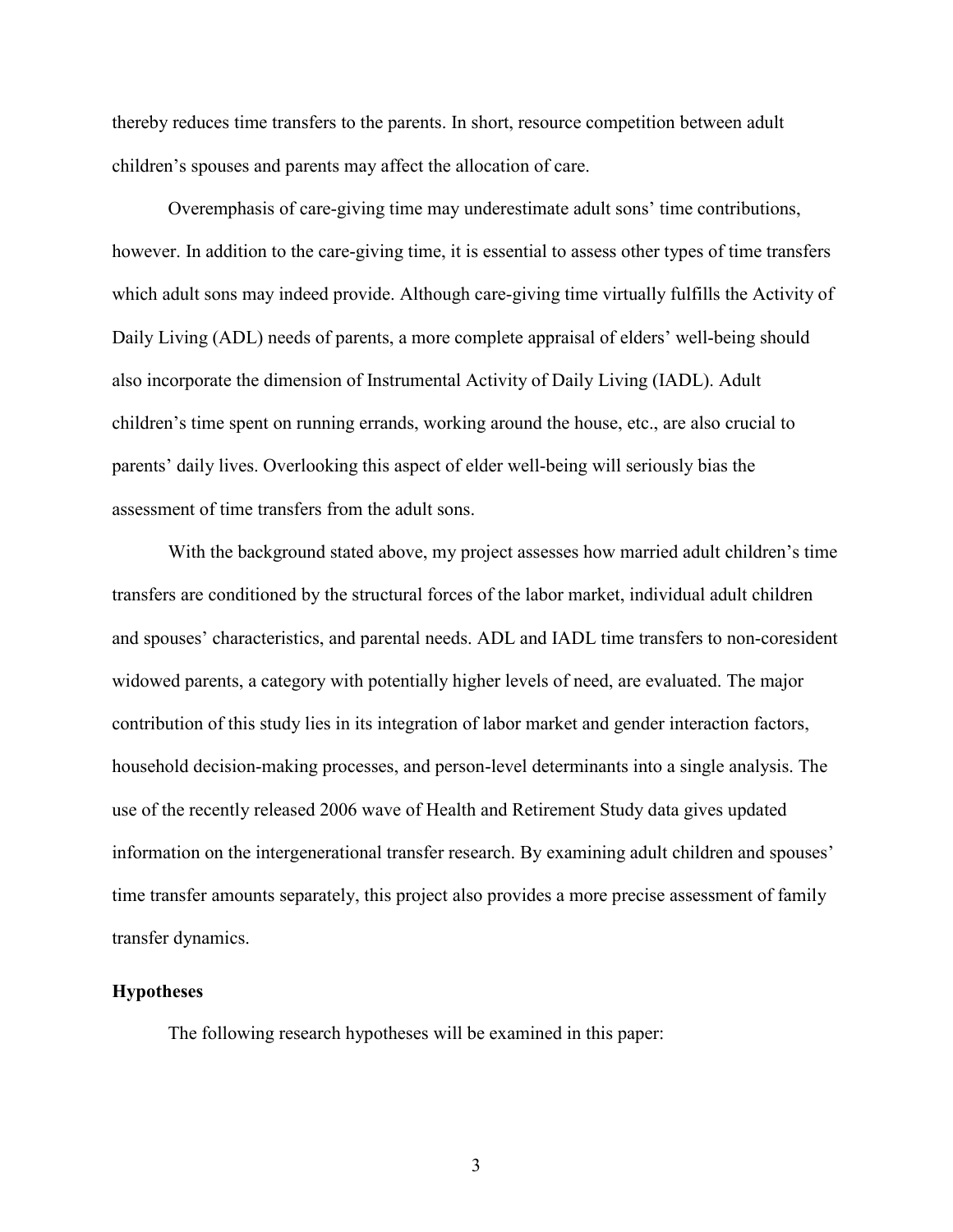Hypothesis 1: Employment status, wage rate, and work hours affect adult sons' and daughters' time transfers to parents. Controlling for key variables, daughters' transfers are more responsive to these factors than sons'.

Hypothesis 2: Labor force participation affects the family transfer dynamics. All else being equal, the division of transfers within married dyads is based on the husbands' and wives' comparative advantage in the labor force.

Hypothesis 3: Kin hierarchy affects the family transfer dynamics. Controlling for gender and other key variables, siblings play a substitution role in adult children's transfer practices, whereas spouses provide supplementary assistances to adult children's transfers.

Hypothesis 4: All else being equal, there is a resource competition between adult children's parents and their spouses. Adult children's transfers to parents are inversely related to their spouses' needs.

## Research Methods

Data

The Health and Retirement Study (HRS) is a nationally representative panel data studying later-life health and economic well-being. The first wave of the HRS contains information of 7,607 respondents aged 51-61 in 1992, and their spouses, regardless of their age, are also interviewed  $(n=5,045)$ . The follow up surveys were conducted every two years thereafter. In 1998 and 2004, new interview cases were added into the original sample, and the 2006 data is the most recently available data released to the public.

For this study, the 2006 HRS is employed. This wave of the survey contains information on 18,469 respondents. A sub-sample of married respondents who have a living, non-coresident, and currently widowed parent are included for the statistical analysis. These inclusion criteria are adopted for several reasons. First, an examination focused on the married respondents will offer an insight into how adult children's transfer practices are entwined with the presence of a close family member other than a sibling. Second, widowed parents have a higher need for help because they do not have a spouse to serve as an immediate source of support. A study on these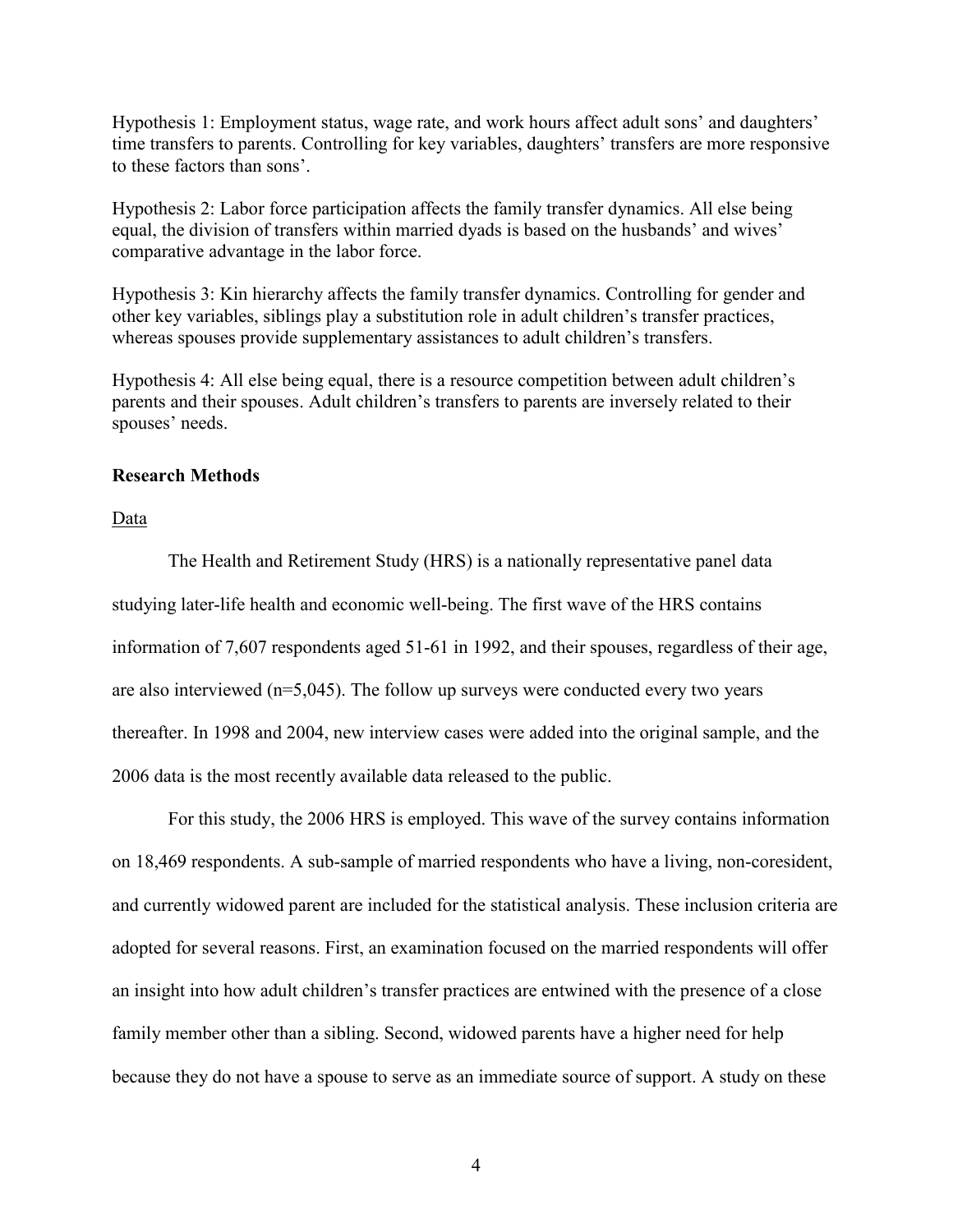parents not only reflects the major life-course experience of older Americans, it also has a social implication for the long-term well-being of widowed elders. Lastly, because this project utilizes a single wave of HRS data, a thorough analysis of causality between intergenerational coresidence and time transfer outcomes cannot be completed. Since residential proximity is endogenous to the dependent variables in question, the exclusion of parent-child coresident cases from this study is necessary.

Transfers from adult children to their stepparents are not considered because detailed information on stepparents' characteristics is not available. After applying above sampleselection criteria, the finalized sample size for this study is 1,478. All the information used in this analysis comes from adult children's perspectives. Results are weighted to adjust for the oversampling and attrition associated with the survey design.

#### Variables

#### Dependent Variables

 The amounts of time transfers to the parents are the dependent variables in this study. There are two types of time transfers being investigated in the HRS 2006—care-giving time and errand time. The survey first asks whether the adult child or the spouse had spent at least 100 hours helping parents with basic personal needs like dressing, eating, and bathing since the previous wave of survey was conducted (about two years ago). This measurement intrinsically reflects the "ADL" or "care-giving" time transfers. If the child and/or the spouse provided at least 100 hours personal care assistance to the parents, the actual amounts of time are recorded, and the transfer amounts from the adult child and the spouse are documented separately.

Data involving adult child's time spent on helping parents with the household chores, errand, and transportation, etc., is collected in a similar manner. If the child and/or the spouse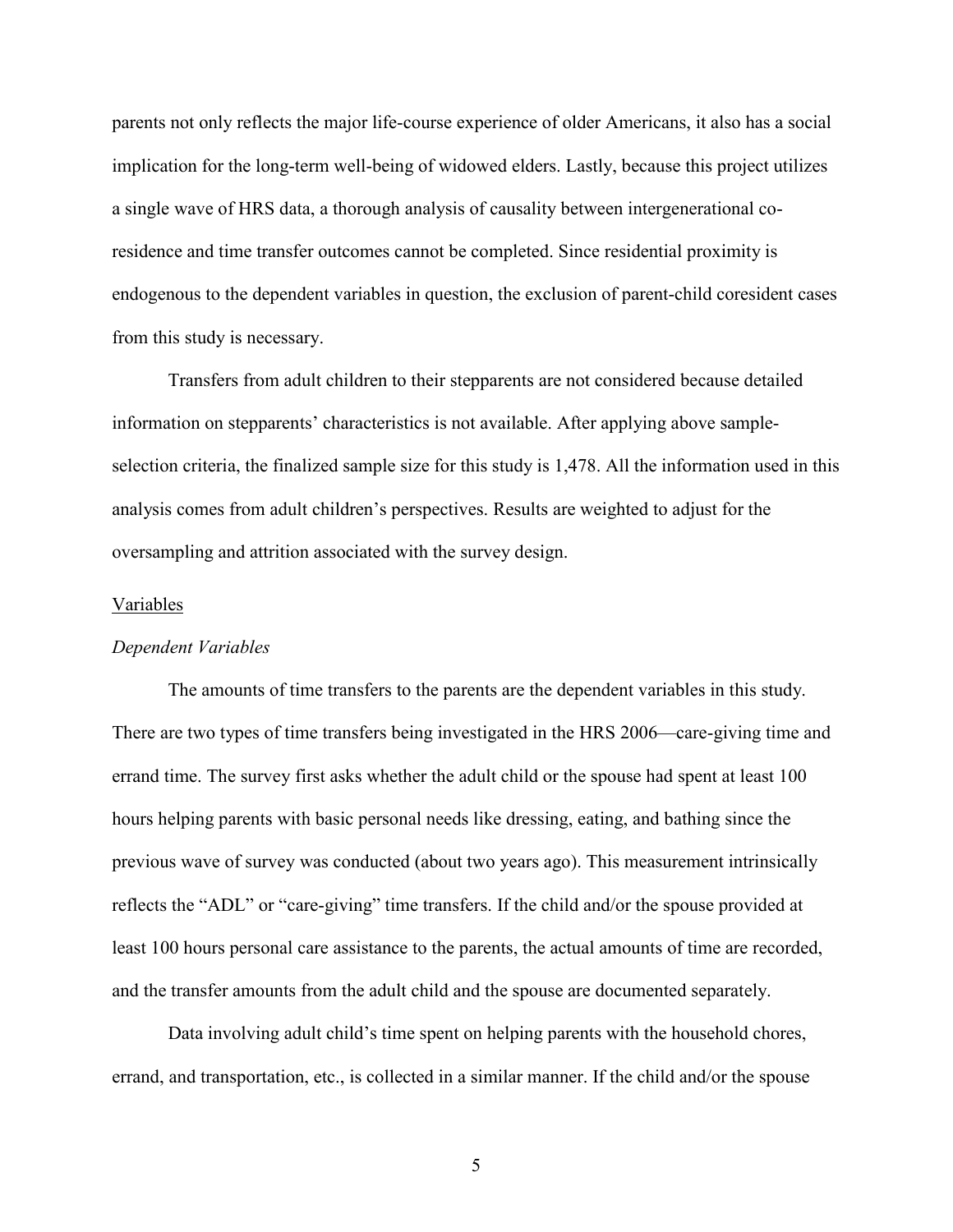provided at least 100 hours assistance in these IADL tasks, the actual amounts of time spent by the adult child and the spouse are recorded.

As in many other datasets, the time transfer amounts recorded in the HRS 2006 are highly skewed. The natural logarithm is used to normalize the distributions for all four variables.

### Independent Variables

Adult children's characteristics. A set of variables including adult children's gender (men=1), work, and demographics, are adopted to capture adult children's transfer ability and constraints associated with the labor market and the family.

The work-related variables take account of adult children's work status (working for pay=1), weekly wage rates, and weekly work hours. For the non-working adult children, a value of 0 is assigned to weekly wage rates and work hours so the effects of lack of wages and work hours can also be analyzed. To normalize the distributions, both variables are natural logged. Besides serving as the main effects in the regression models, the work-related variables also interact with adult children's gender to capture the extent to which gendered opportunity structure in the labor force may affect adult children's provision of time transfers.

Based on the literature, several demographic variables of the adult children are introduced for the purpose of statistical control. Specifically, the age variable measures adult children's chronological age in years. The race variables involve three dichotomized racialethnicity groups, "White", "Black", and "Other", and the "Other" category is omitted from the regression models as reference. Years of education is used to control for the human capital effect, whereas the self-rated health status (good or better health=1) gauges adult children's physical limitations in helping the parents. To evaluate siblings' substitution in transfer duties by their gender, variables of "Number of sister" and "Number of brother" are adopted in the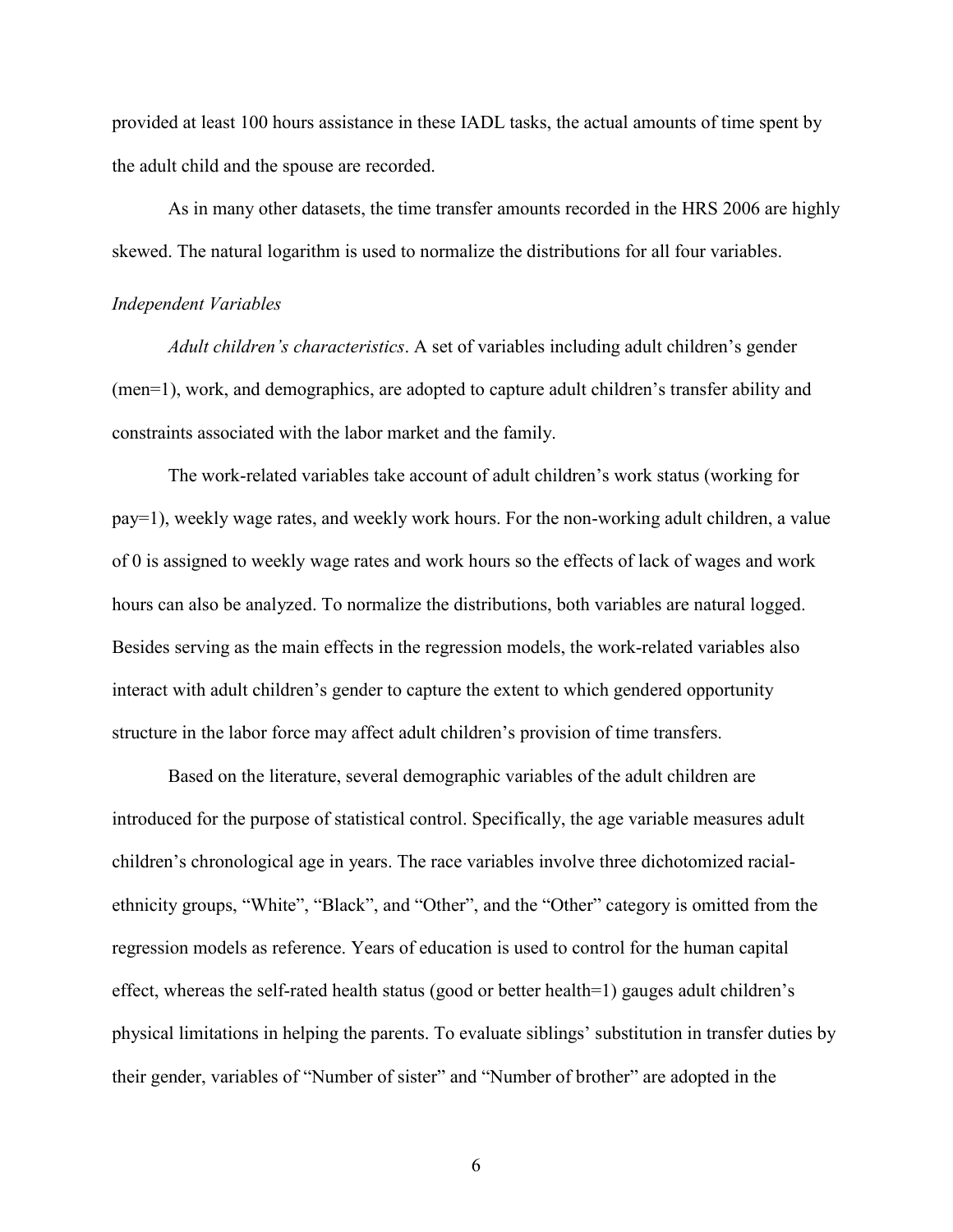analysis. It is expected that having more sisters will significantly and inversely related to adult children's care-giving contributions. "Number of financial dependents", defined by HRS as number of individuals that depend on the survey respondents for more than half of their support, measures adult children's financial burdens and responsibilities associated with other family members.

Spouses' characteristics. To examine how spouses' labor force participation affects intergenerational time transfers, three variables, spouses' work status (working for pay=1), weekly wage rates (natural logged), and weekly work hours (natural logged), are created. As with adult children's work variables, spouses' weekly wage rates and work hours are assigned 0 if they are non-workers. Age and years of education of the spouses are both in continuous forms. Health of the spouses is dichotomized as 1 if spouses have good or better health, 0 otherwise.

Wage and work hour differentials of the couple. Couples' comparative advantage in the labor force is captured by comparing the weekly wage rates of the adult children and their spouses. This variable is constructed as (Adult child wage rates  $\div$  Spouse wage rates)  $\times$ 100. To normalize the distributions, the calculated percentages are natural logged. The work hour differential variable is defined as (Adult child weekly work hours – Spouse's weekly work hours). Interaction effects of these two variables with adult children's gender are also included in this paper.

Parents' characteristics. Parents' characteristics are included in the analysis to investigate the relationships between parental needs and the amounts of ADL and IADL time transfers they received. These measurements are: parents' gender (fathers=1), age, years of education, whether live with another child ( $yes=1$ ), whether have memory-related diseases (yes=1), and whether can be left alone for an hour or more (yes=1). Although HRS 2006 asked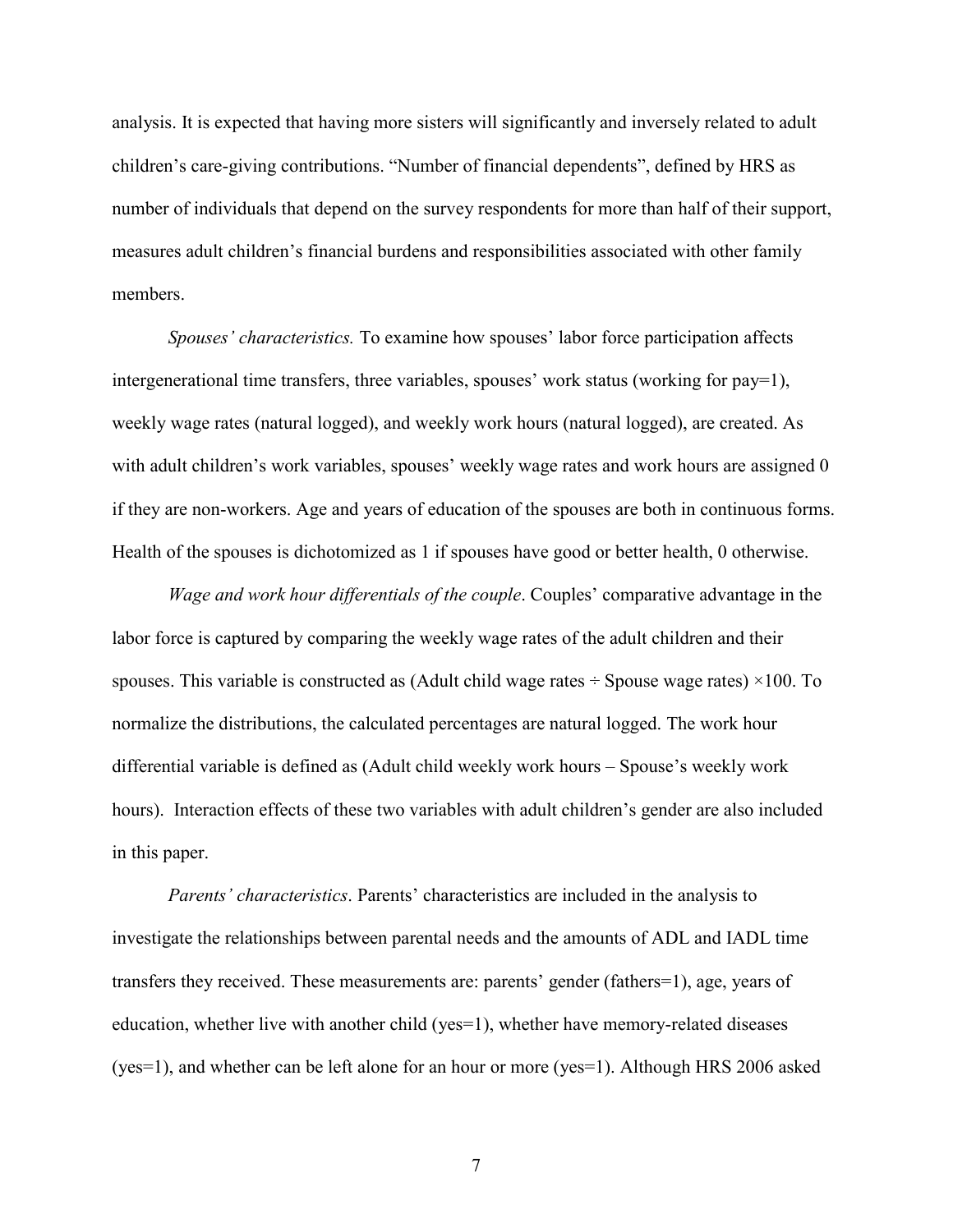adult children about their parents' financial status and home ownerships, and these variables are the proper indictors to delineate parental economic needs, this study is not able to incorporate them into the analysis due to large proportions of missing values.

#### Analytical strategies

In addition to the descriptive analysis, this study uses multivariate regression models to examine the proposed hypotheses. Modeling the hypothesized relationships involves analyzing censored data. As mentioned earlier, HRS first asks whether at least 100 hours in ADL and IADL time transfers had been provided by the adult child and/or the spouse. If the answers are positive, the HRS further asks the actual values of the transfer amounts. According to Maddala (1999), when a normal distributed y<sup>\*</sup> has mean  $\mu$  and variance  $\sigma^2$ , and the values of y<sup>\*</sup> are only recorded when y\* is greater than a constant c, the sample is said to be left-censored. Since censored cases with values less than the criterion are unobserved, if the OLS regression is adopted and the censored cases are treated as 0s or deleted from the dataset, the analysis will be biased. For this reason, the Tobit regression is adopted to analyze the censored data. The estimated probability of exceeding the censoring threshold  $c$  is:

$$
pr(y_i > c) = \phi\left(\frac{x_i \beta}{\sigma}\right)
$$

In this study, all four dependent variables are left-censored at 100 hours. In the finalized sample, there are 109 and 453 adult children, respectively, provided 100 hours or more transfers in ADL and IADL time. 56 and 272 spouses, respectively, spent 100 hours or more helping with care-giving and running errands for adult children's parents. A cluster control procedure at the household-level is employed to adjust for the standard errors in the statistical analysis.

 To take non-dual-earner households' transfer dynamics into consideration, instead of using working individuals to perform sub-sample analysis, this project assigns 0s to the weekly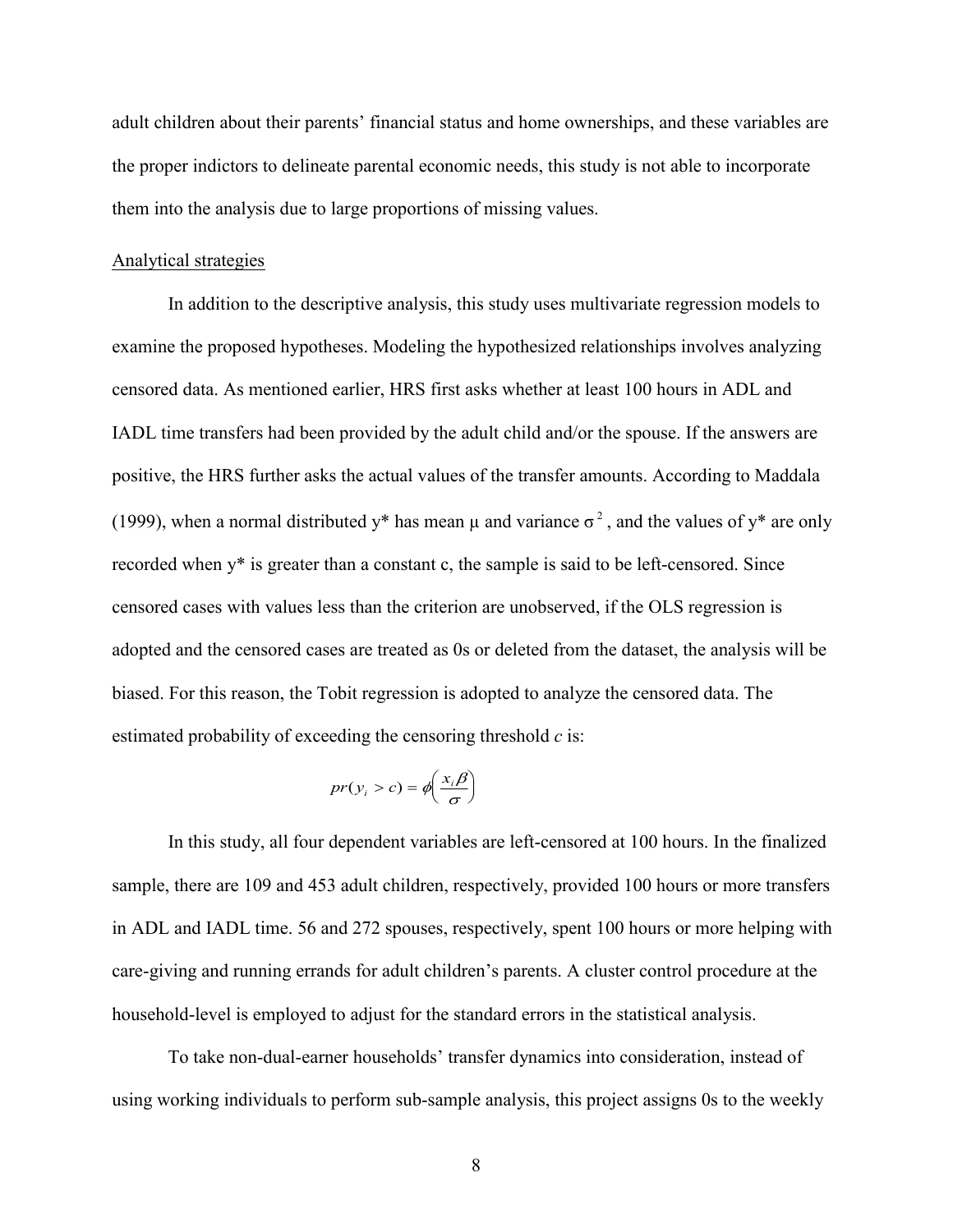wage rates and work hours if the adult children or spouses are not working for pay. Due to the endogenous nature of the weekly wage rates and work hours, the regression estimations are conducted separately in the modeling processes. Lastly, to illustrate how couples' ADL and IADL assistances vary by their comparative advantages in the labor forces, in addition to the Tobit regression analysis, estimations on probabilities of providing 100 hours or more are performed based on various combinations of adult children and spouses' wage rates and work hours.

#### **Results**

#### Descriptive Analysis

 Table 1 shows the weighted descriptive statistics of the independent variables, by adult children's gender. Overall, higher proportions of adult sons than daughters work for pay, have higher weekly wage rates, and longer work hours. They also have more years of education and a higher percentage report being in good or better health. Conversely, by considering the results of adult children spouses' work variables, one can find that husbands occupy a more advantaged position in the labor market compared to their wives, implying that gendered structure barrier may exist in the U.S. labor forces.

 Examinations of parental characteristics demonstrate that there are more elderly mothers than fathers in the sample, which is to be expected as women have a longer life expectancy than men. 18.39% of these widowed parents co-reside with another child, and 16.89% have memoryrelated disease. Most parents can be left alone for at least an hour (88.27%).

#### [Insert Table 1 Here]

 Table 2 summarizes the t-test results on time transfer incidences and amounts, by adult children's gender. Compared to adult sons, adult daughters significantly provided more ADL and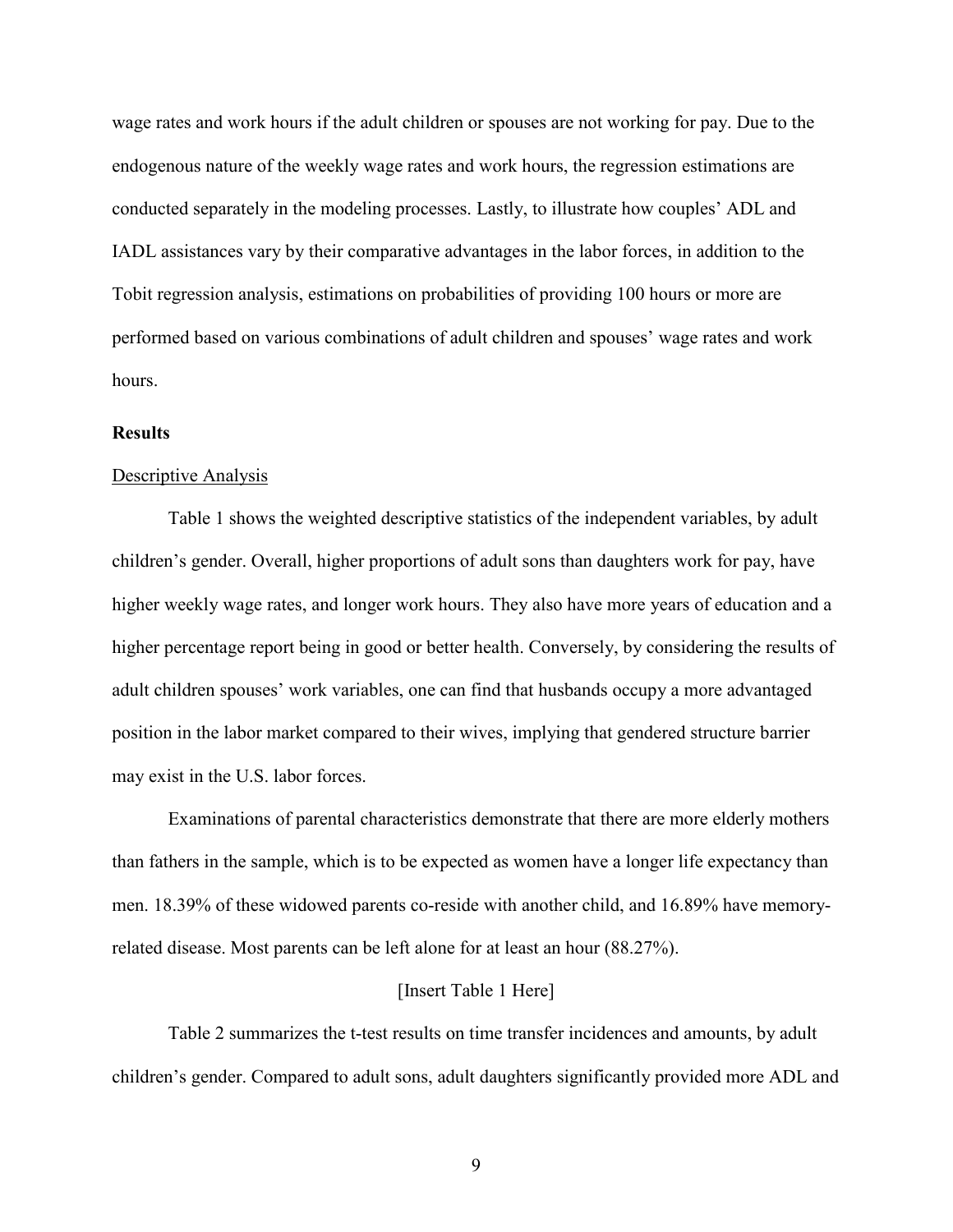IADL helps. The analysis also finds that when transfer incidence is considered (ever gave 100 hours or more), adult sons significantly contributed more IADL time than ADL time (p<.001, table not shown). Because care-giving is often viewed as women's job, adult sons may prefer to choose IADL assistance, which is less gender-specific, as the way to support their elderly parents. Fewer numbers of spouses than adult children ever provided ADL and IADL helps. Much smaller gender differentials are found in transfer amounts from adult children's spouses to the parents. These findings may be indications of the existence of a kin-support hierarchy, and will be assessed in the multivariate regressions.

### [Insert Table 2 Here]

#### Multivariate analysis

 Table 3 and 4 display the Tobit regression results on ADL and IADL time transfers. Transfers provided by adult children and their spouses are both presented. Under each column, Model 1 represents the result without including the gender×work interaction variables. Models 2, 3 and 4 illustrate the estimations using variables of adult children and spouses' work status, weekly wage rates, and weekly work hours, respectively, along with the interaction terms.

## ADL / Care-giving Time Transfers

 From Table 3, the transfer from adult children column, we can see that adult sons provide fewer hours of ADL care than adult daughters, and the results are statistically significant across Models 1 to 4 ( $p<001$ ). The inclusions of the work variables in Model 2, 3, and 4 point out that adult children's ADL time are significantly decreased if they are working for pay  $(p<01)$ , have higher wage rates ( $p<0.05$ ), or have longer work hours ( $p<0.01$ ). However, because none of the gender×work interaction terms are statistically significant, we have very limited evidence to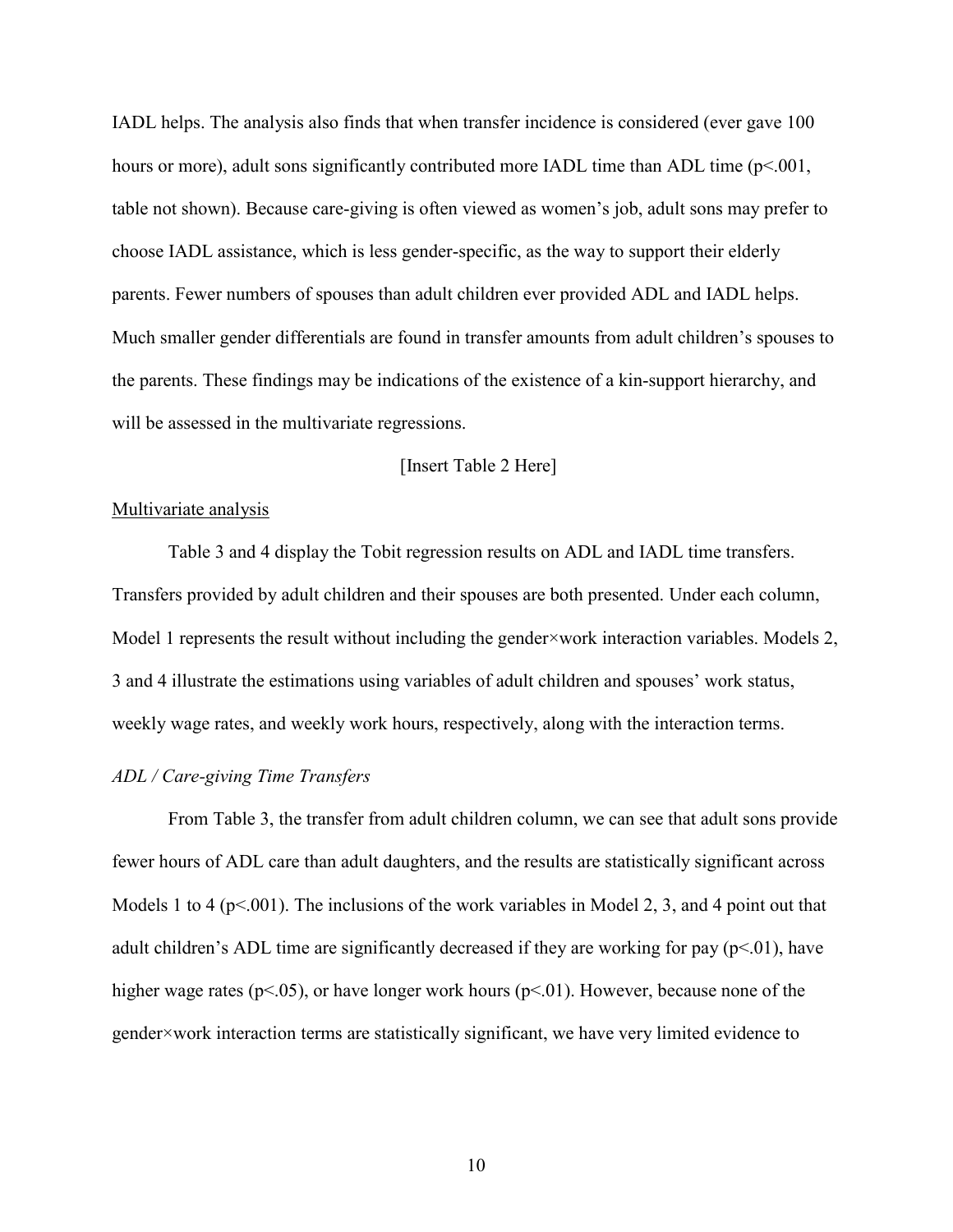conclude that variations in work status, wages, and work hours influence adult sons and daughters in a different manner.

 All else being equal, having an older spouse reduces the amounts of ADL time transfers from adult children to their parents  $(p<10)$ , meaning that, adult children may allocate part of their time resources assisting their aging spouses. At this stage of life course, it is not uncommon for individuals to shoulder multiple care-giving burdens, and how to relieve the stress of family caregivers will be a key issue for the aging U.S. society.

 Parents' receipt of care-giving support is significantly related to their needs. Older parents, parents with memory-related diseases, and parents who cannot be left alone for an hour, acquire more care-giving time from their children.

 Adult children's gender does not have a significant impact on the amounts of care-giving time provided from their spouses to the parents. Adult children's wage and work hours have inverse relationships with their spouses' ADL time transfers. When adult children and spouses' work variables are both controlled in the models, the results reveal that spouses' time spent on caring for parents actually decreases when adult children are working for pay  $(p<.05)$ , having higher wages ( $p<10$ ), or longer work hours ( $p<05$ ). Whether monetary transfers are used to replace spouses' time contributions in certain family situations is a topic worthy of further study.

 Spouses with better health have a higher propensity to provide care to their parents-inlaw (p<.05). Aging fathers receive more ADL assistance from adult children's spouses (p<.05), and this result is reasonable. Keep in mind that parents in this study are widowed—a large body of literature shows that widowers have higher demands for daily-life support than widows, and social support networks are particularly important to widowers' well-being (Elwert and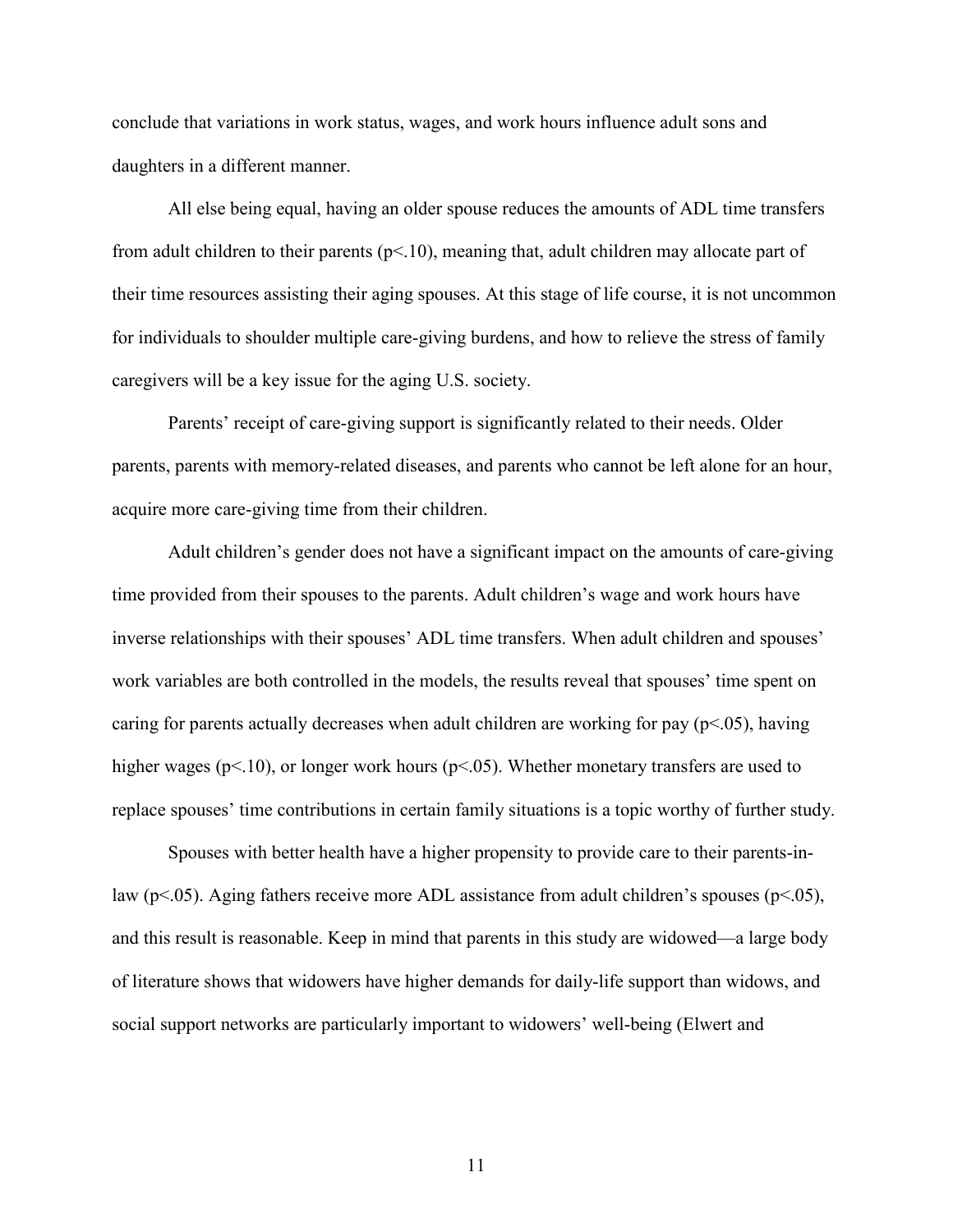Christakis, 2008; Martikainen and Valkonen, 1996). As with the transfers initiated by the adult children, spouses' transfers are also affected by parents' needs.

## [Insert Table 3 Here]

### IADL / Errand Time Transfers

 Table 4 describes the results of IADL/Errand time transfers. Parallel to the ADL/Caregiving analysis, adult sons spent fewer hours providing IADL help than daughters. Working for pay, higher wage rates, and longer work hours are again negatively related to the amount of time given  $(p<0.05)$ , yet these effects universally apply to sons and daughters because the interaction variables are not statistically significant.

 Extended family members are important in the IADL time transfers. Since IADL supports are usually less gender-specific, the regression models demonstrate that either having more brothers or sisters will relieve adult children's transfer burdens ( $p<05$  and  $p<001$ , respectively). When parents live with another child, adult children also give less IADL assistances ( $p<01$ ).

 Overall, the amounts of IADL time provided by adult children are positively associated with parents' levels of needs. The only exception is that when parents can be left alone for at least an hour, adult children will be more likely to help them with the IADL tasks ( $p<.05$ ). This finding is solid across all four models.

 Amounts of IADL time transferred from spouses cannot be explained by either adult children or spouses' work characteristics. Rather, the coordination among household members could plausibly explain the transfer dynamics. First, when adult children themselves are older, their spouses would spend fewer hours helping parents with IADL chores  $(p<0.05)$ , suggesting that spouses may divide part of their resources to satisfy aging adult children's needs. Second,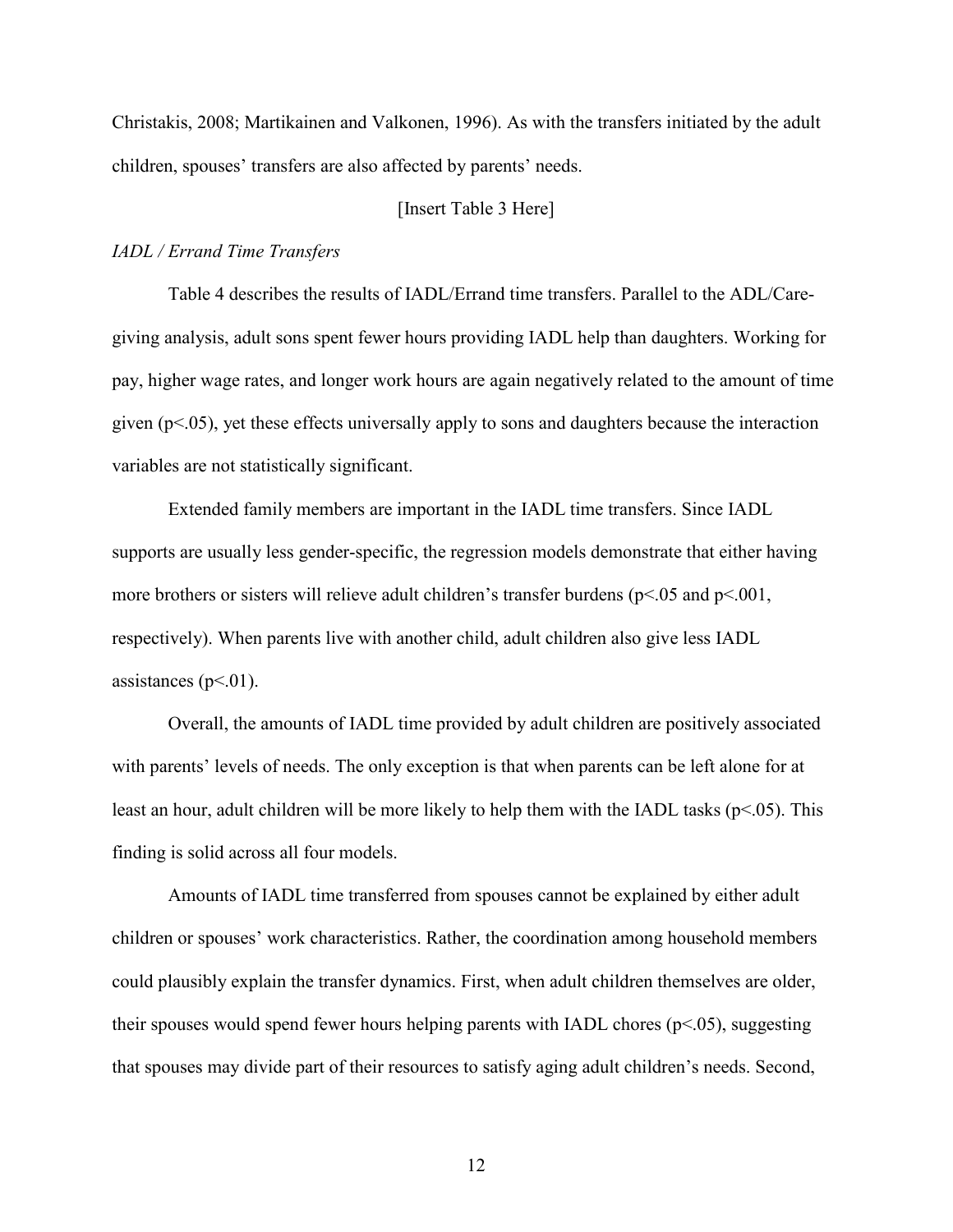when adult children have more brothers or sisters, their spouses contribute lower amounts of IADL time  $(p<.05)$ . Therefore, sibling involvement creates a division of labor in taking care of parents' IADL demands, and spouses can be viewed as the substitutes of adult children's siblings, or vice versa. Even so, spouses complement but do not substitute adult children's transfers because the data shows that still more adult children give IADL time transfers by themselves (30.65%, table not shown) than just having their spouses to help with the parents alone (0.74%, table not shown). In brief, by considering the transfer dynamics among adult children, siblings, and spouses, the relationship between kin hierarchy and IADL time transfer can be established.

 Finally, the fact that parents who live with another child receive less IADL help from the spouse also supports the idea that siblings can substitute for adult children's transfer responsibilities. Which adult child should co-reside with the aging parents and how to divide support duties among the siblings reflects the joint decision-making of extended families. Although every family has a different resource allocation strategy, it is not surprising that sibling with closest proximity will provide more help to the parents, and thereby reduce non-coresident adult children's time transfer amounts substantially.

 With above findings, the Hypotheses 1, 3, and 4 are generally supported. Holding key variables constant, adult daughters give more help to parents than sons. Work-related factors are the potential multipliers influencing adult children's transfers, and in some situations, resource competition for adult children's time may exist between spouses and aging parents. Evidence of transfer hierarchy can also be inferred from the analyses. Having siblings to assist in IADL tasks significantly decreases adult children's time transfers, and children themselves tend to provide more support to parents rather than having spouses provide substitute efforts. A sense of filial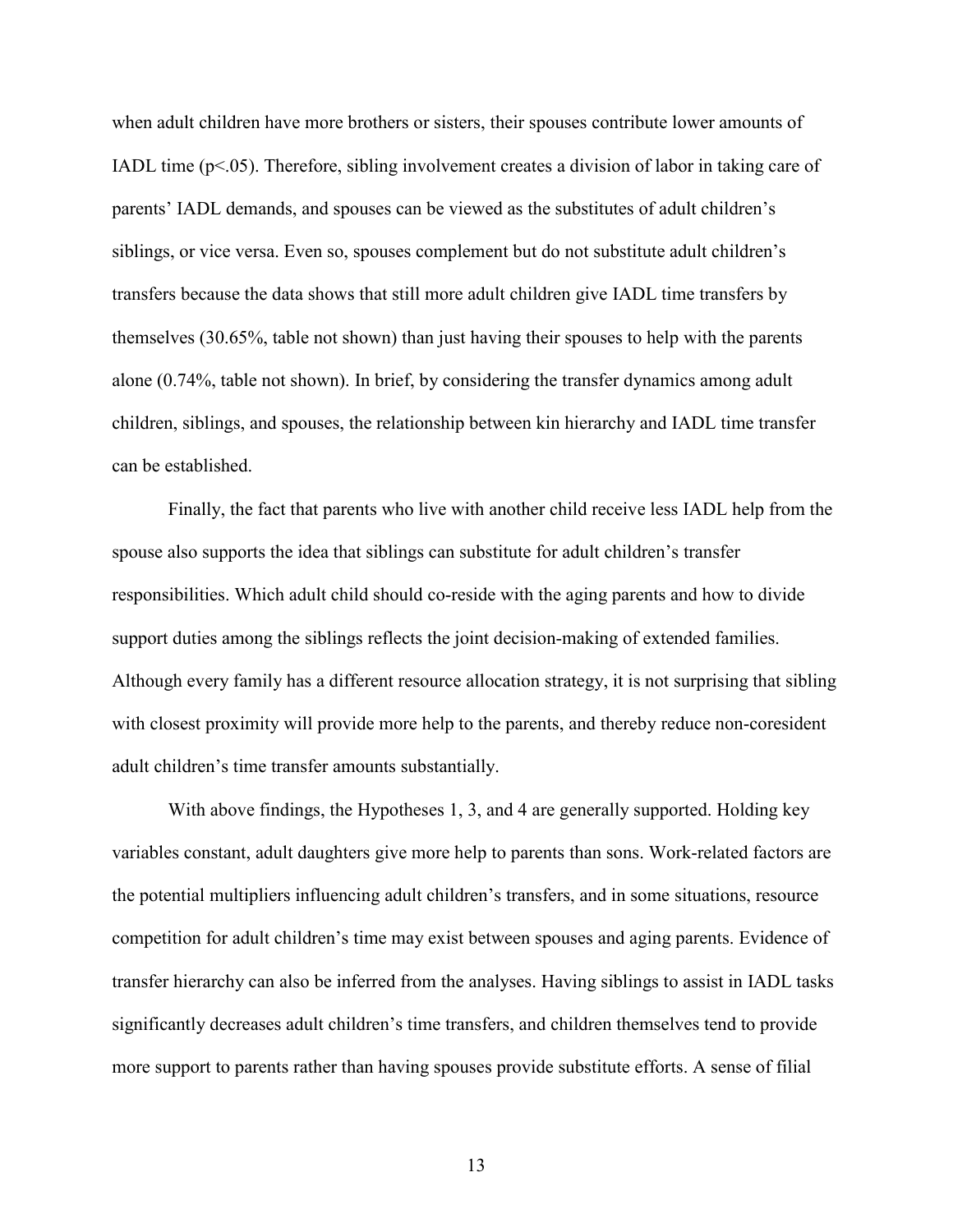responsibility to one's own parents may play a role in the transfer hierarchy, and hence influence the division of labor among the children, siblings, and spouses.

## [Insert Table 4 Here]

#### Couple's Comparative Advantage in the Labor Force and Transfers

 To examine how couples' comparative advantage in the labor force may have an impact on time transfers, this study assess wage and work hour differentials between adult children and their spouses and apprise their effects in another set of multivariate analyses. Effects of two interaction terms, including (Adult children's gender  $\times$  Couple's wage differentials), as well as (Adult children's gender × Couple's work hour differentials), are also examined. Variables delineating adult children, spouses, and parents' characteristics are all controlled in the statistical models.

 The upper panel of Table 5 presents findings on ADL time transfer outcomes. In the aspect of adult children's own transfers, being a male adult child is significantly associated with fewer hours of ADL support (p<.001). Differentials in couples' wages do not explain variations in transfers, yet greater differences between couples' work hours is inversely correlated with adult children's time spent in care-giving  $(p<01)$ . After incorporating the interaction term (Adult children's gender  $\times$  Couple's wage differentials), the analysis shows that when adult sons have higher wage rates, their wives also spend more hours providing help to parents ( $p<10$ ).

The lower panel of Table 5 summarizes the results of IADL time transfers. Adult children and their spouses' errand time transfers are both affected by couples' differentials in wage and work hours. Adult sons with greater wage advantage or longer work hours than their spouses contribute less time in errand support. The same qualities also associated with a decrease in transfers from their wives to the parents. Accordingly, wives do not necessarily substitute for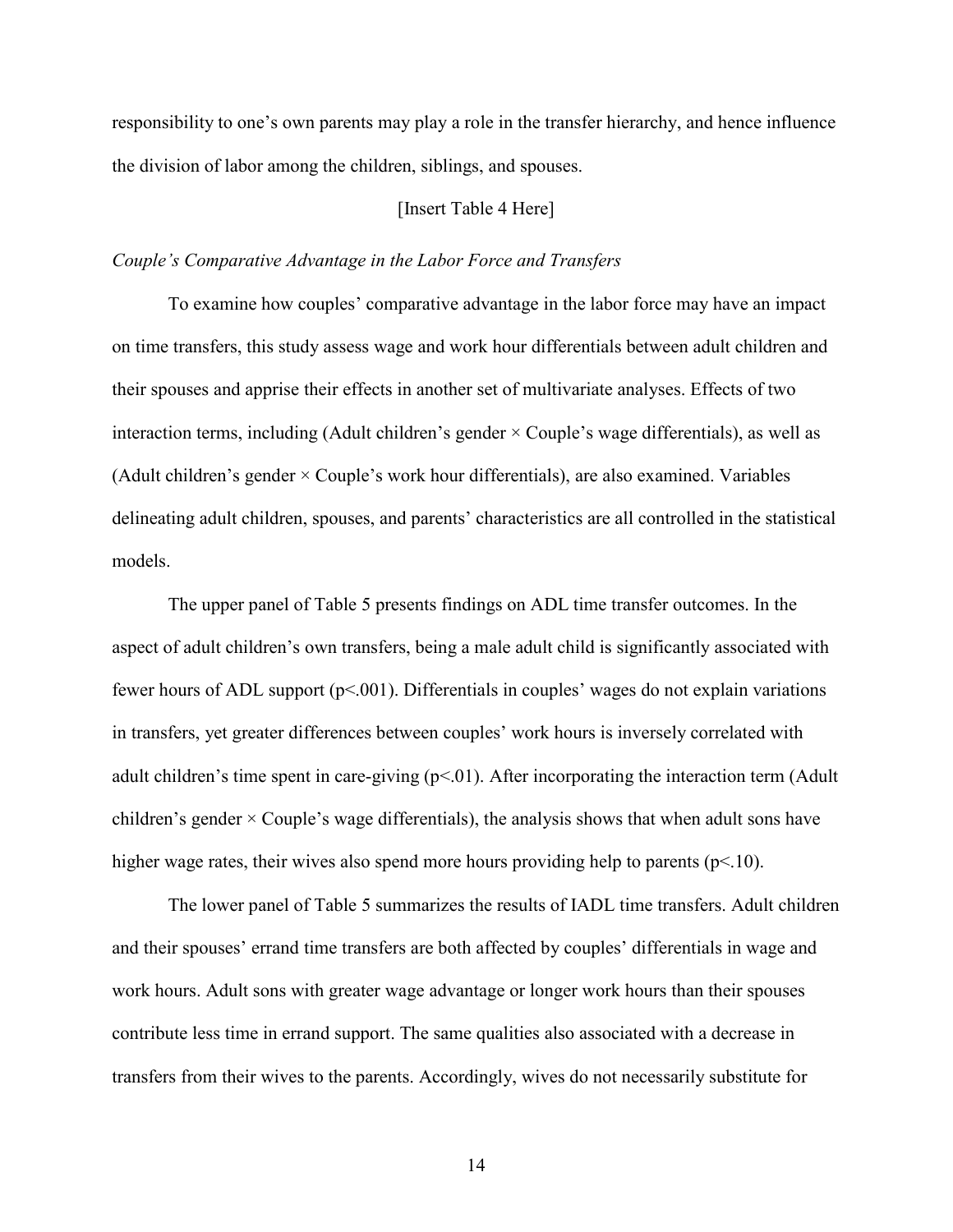adult sons' IADL efforts even though they earn less and work fewer hours than their husbands in the labor forces.

## [Insert Table 5 Here]

 A portion the findings above offers evidence that intergenerational time transfer is responsive to the comparative advantage of married couples in the labor force. Thus, the Hypothesis 2 can be partially supported. To further reveal how ADL and IADL transfers may be affected by adult children and their spouses' paid-jobs, the probabilities of adult children provided 100 hours or more transfers are simulated with various combinations of couples' wage rates and work hours. Figures 1 to 4 illustrate the results of White adult children's transfers to elderly mothers. All the estimations control for the variables presented in Table 3 and Table 4, with the assumptions that the age and years of education of the adult children, spouses, and mothers, are all fixed at the grand means. Adult children and spouses are presumed as having good or better health. Adult children's numbers of siblings and financial dependents are also set at the grand means. Mothers are hypothesized as not living with any child, not having memoryrelated diseases, and can be left alone for an hour and more.

 From Figure 1, we can see that regardless of adult children and spouses' wages, daughters always spend more time than sons in care-giving. Adult sons' probabilities of giving ADL assistance stay unchanged even when wives' wage rates vary. Nevertheless, daughters' transfer propensity decreases to a greater extent if their wage rate is in the top 1/3 of the pay scale of the labor market.

 The patterns of IADL transfer displayed in Figure 2 are very similar to the Figure 1. However, compared to their ADL transfers, sons' IADL transfer probabilities are more sensitive to the changes of their wage rates. For both sons and daughters, the transfer probabilities increase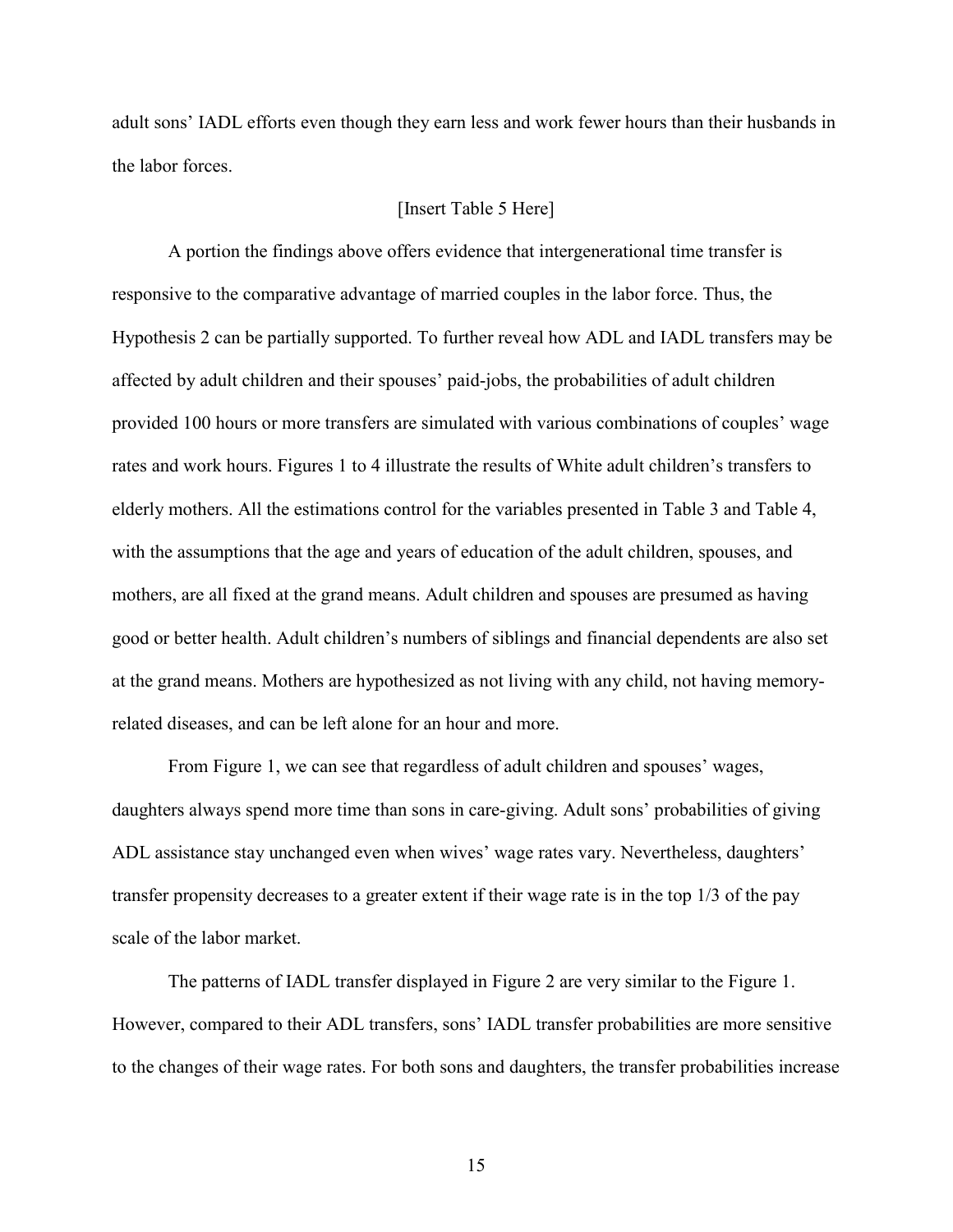if their spouses are in the top 1/3 pay scale, but this effect is slightly stronger for daughters than for sons. This result provides some implications that the likelihood of adult children giving IADL transfers is associated with wage advantages in the spousal relationship, especially when the spouses are well-paid.

 Figures 3 and 4 illustrate how couples' work hours influence adult children's provisions of ADL and IADL supports. From Figure 3, it is apparent that non-working adult daughters have a much higher likelihood providing care to mothers. The probabilities for daughters' transfer decline with their work hours. When daughters work 60 hours or longer during the week, the likelihood for them to provide care-giving becomes much closer to that of the adult sons'. The same graph also tells us that daughters' care-giving is more sensitive to their husbands' work hours. When husbands spend longer hours in the labor forces, the propensity for daughters to perform care-giving also increase. However, wives' work hours do not show a noticeable impact on adult sons' care-giving behaviors.

A comparable pattern on the IADL time transfer can be found in Figure 4, but the impact of husbands' work hours on daughters' transfer is more remarkable than in the Figure 3. Adult sons' IADL support also changes with their wives' work hours, although the size of the effect is not as large.

#### [Insert Figures 1 to 4 Here]

Figures 5 to 8 visualize the estimated probabilities for the dependent variables of transfers from adult children's spouse. Unlike Figures 1 to 4, these figures indicate that adult children's gender does not play an influential role in spouses' transfer behaviors. Although spouses are more likely to help with IADL chores than provide care-giving, the likelihoods of giving ADL and IADL transfers do not vary with couples' wage differentials. In Figure 7, the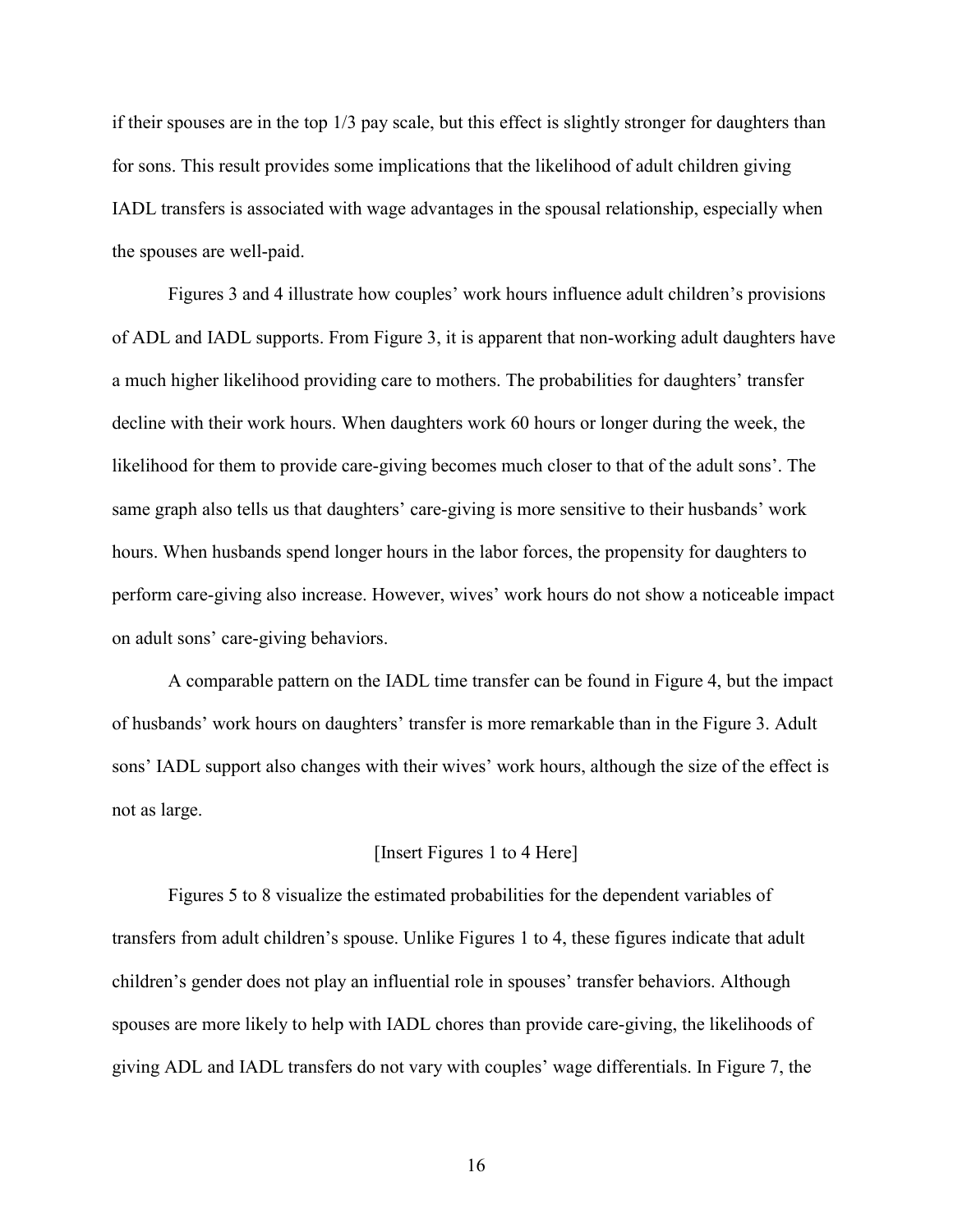propensities for adult children's spouses to provide care-giving assistance decrease with adult children and spouses' weekly work hours. However, in Figure 8, it is adult children's own work hours, not spouses', affect the likelihood for spouses to help with older parents' IADL needs.

### [Insert Figures 5 to 8 Here]

### Conclusion and Discussion

 The United States is being transformed into an aging society. When accompanied by a decline in fertility, the speed of population aging accelerates. Satisfying later-life needs and providing care to the elderly has become a critical issue for society as a whole. Without comprehensive care-giving policies, the adult children, in particular, will be the leading candidates to provide the necessary assistances to support their elders.

Transfers from adult children to their older parents may take place when elderly parents have needs, and when adult children have ability and transfer motivation. Nevertheless, it is observed that more working women are shouldering the care-giving duties than men. In a society where paid work for women has become a norm, why do men not participate in caregiving chores as much as women? How do the employment structure and social norm affect adult children's ability, and consequently intergenerational transfer outcomes? Furthermore, how do we go beyond the conventional assessments of rational calculation and altruism, and explore an alternative conceptualization framework to evaluate the role of transfer motivation in the study of intergenerational transfers?

 For long time, the relationship between women's labor force participation and their family issues has been discussed by academics. Yet the majority of these studies focus on how women balance work and child-care conflicts, and examinations of elderly support have remained inconclusive. Using the 2006 Health and Retirement Study, this study argues that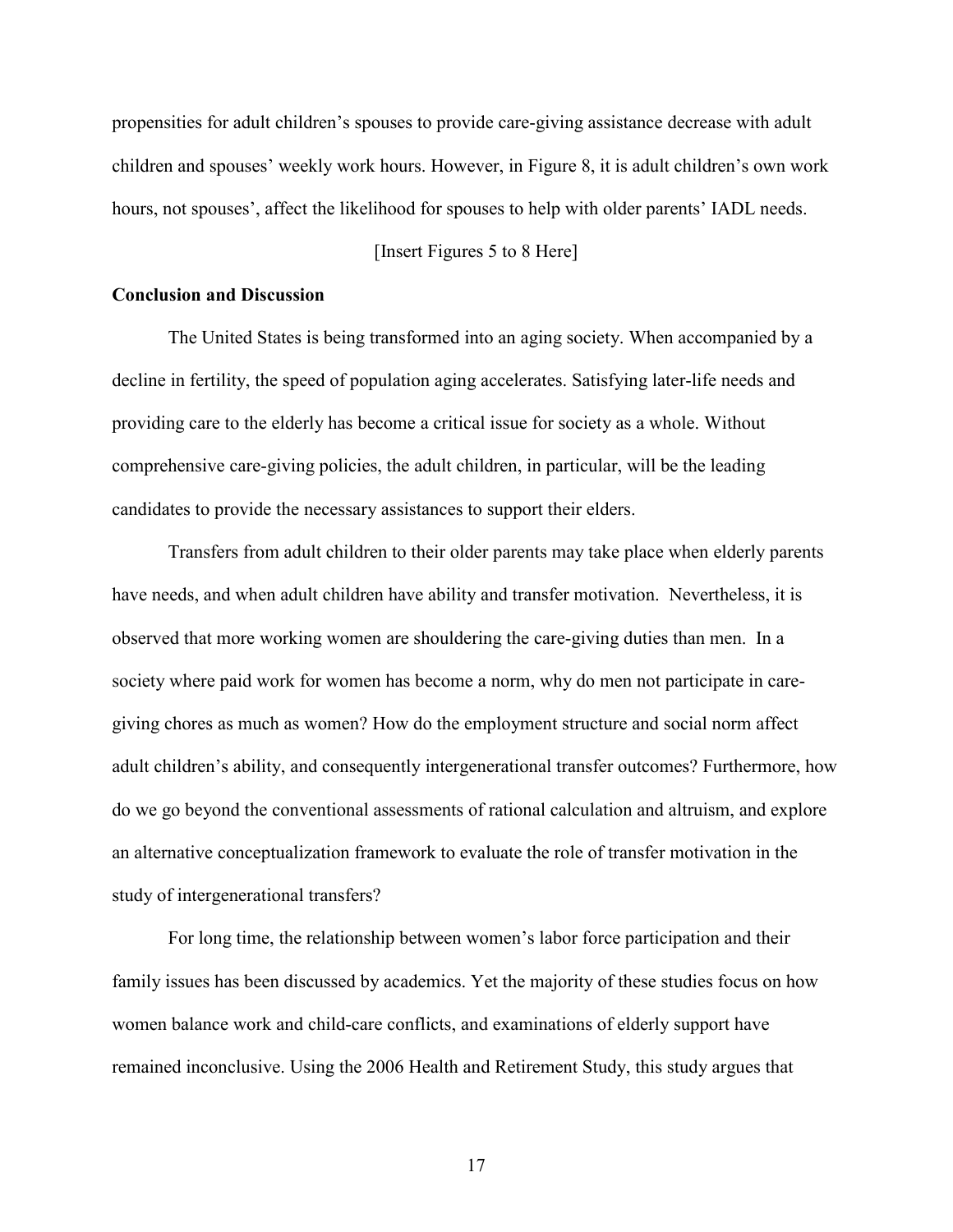differentials in transfer practices between adult daughters and sons are a joint product of gender norms and the gendered labor force structure. In this paper, the measurements of time transfer include care-giving and errand time. Compared to sons, daughters contribute more care-giving time than sons. Moreover, while errand time transfer may be less gender-specific, and the analysis finds that sons give more IADL than ADL time, still, the errand time transfers of sons are significantly lower than their female counterpart's. The multivariate analysis confirms that gender differentials in opportunity costs in the wage market affect adult children's transfer decisions. Higher earnings and longer work hours are inversely associated with time contributions to elderly parents. At least in some of the analyses, the comparative advantage between husbands and wives in the labor force also affect division of labor in time transfer practices. In addition, examinations of transfer hierarchy indicate that among married dyads, adult children themselves would provide help to their parents, and spouses' involvements tend to be supplementary, but do not substitute for adult children's transfer efforts.

 At a structural level, although eliminating the wage gap between men and women may enhance daughters' monetary transfer ability, this is not to say that daughters' time transfer obligations will be completely relieved by a financial substitution strategy. A more equal wage structure between men and women only offers a partial solution. Holding everything constant, well-paid daughters still spend longer hours than sons fulfilling elderly parents' needs, and the gender norms may play an important part in this regard. There are social expectations for daughters to be the primary caregivers. As full-time work for women has become more common, satisfying elders' needs without sacrificing their career development is of great consequence. It is crucial for the government to expand the scale of elderly-care programs in the upcoming years,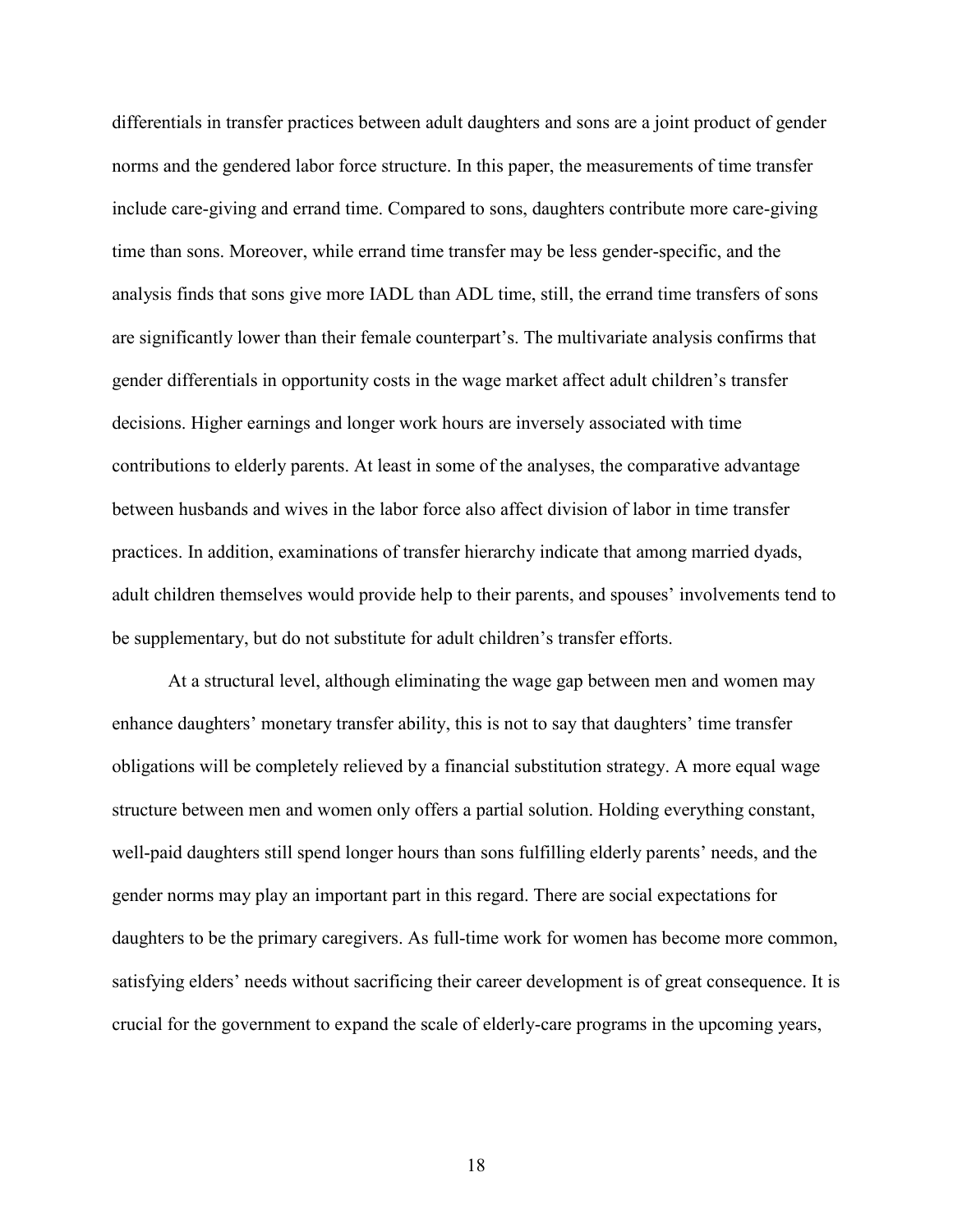otherwise elders' families will have to absorb all these care-giving burdens. And if they do, women are likely to experience most of the stress.

 For future study, it is worth noting that a longitudinal appraisal incorporating the timing and reasons of intergenerational co-residence will give deeper insights into the time transfer analysis. Another topic to be explored is how adult children adjust their transfer strategies over time as they themselves experience major life course transitions including retirement, marital dissolution, and health deterioration. Despite the limitations associated with the cross-sectional design, this paper has found robust explanations for the importance of employment and gender roles in determining adult children's provision of time transfers. The substitution and complementary effects among siblings and spouses in the transfer hierarchy are valuable elements for intergenerational transfer scholars and sociologists of gender, work, and family to take into account.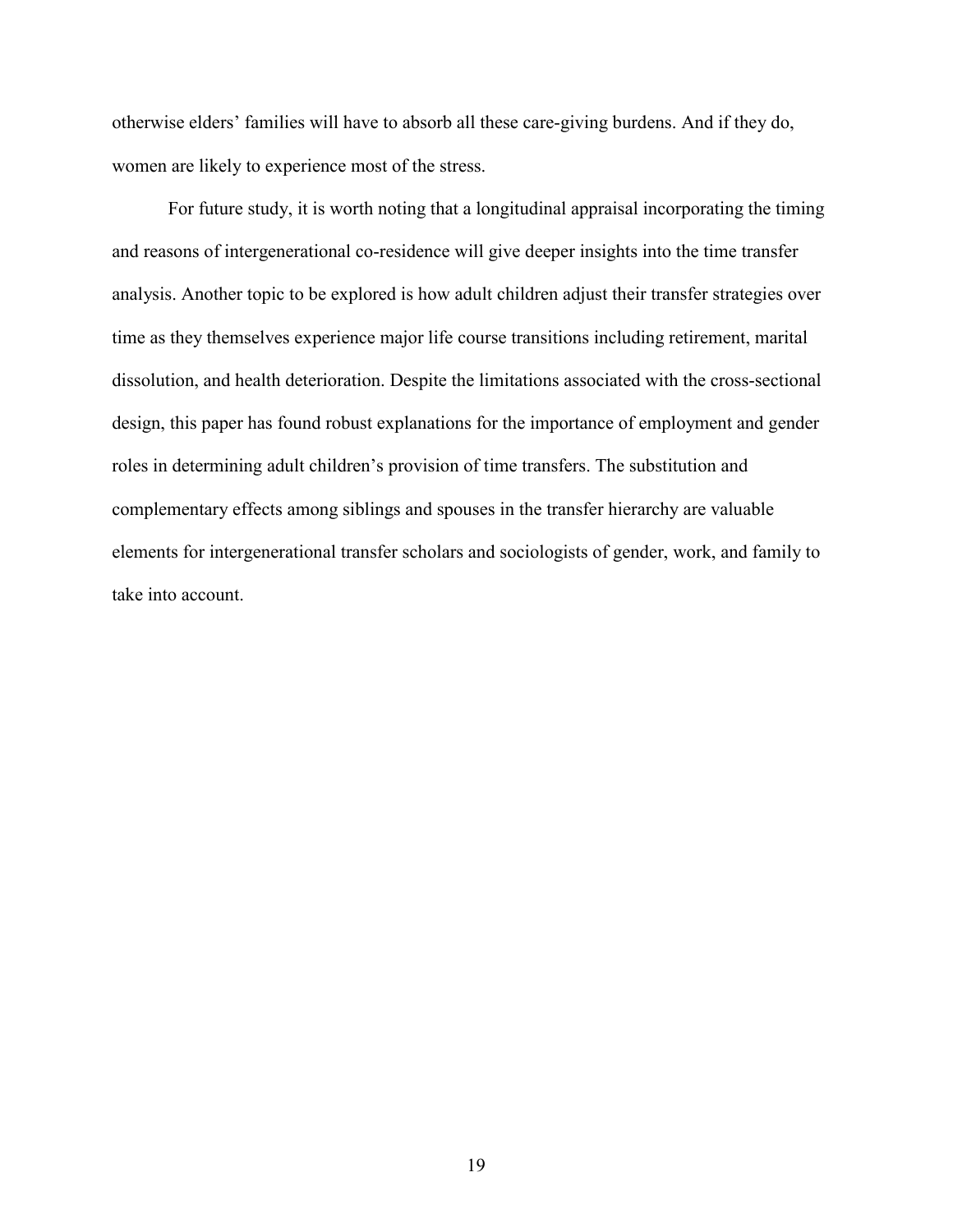|                                                       |                               |                                    | $N = 1478$                 |
|-------------------------------------------------------|-------------------------------|------------------------------------|----------------------------|
|                                                       | <b>Adult Son</b><br>$(N=677)$ | <b>Adult Daughter</b><br>$(N=801)$ | <b>Total</b><br>$(N=1478)$ |
| <b>Adult Children Characteristics</b>                 |                               |                                    |                            |
| Gender, Male=1                                        |                               |                                    | 45.81%                     |
| Working for pay                                       | 74.54%                        | 60.49%                             | 67.33%                     |
| Weekly wage rate                                      | 808.51                        | 435.46                             | 617.02                     |
|                                                       | (1118.93)                     | (1074.18)                          | (1111.57)                  |
| Weekly work hours                                     | 31.81                         | 20.91                              | 26.22                      |
|                                                       | (22.48)                       | (20.09)                            | (21.97)                    |
| Age                                                   | 58.67                         | 58.37                              | 58.51                      |
|                                                       | (5.37)                        | (4.97)                             | (5.17)                     |
| Race                                                  |                               |                                    |                            |
| White                                                 | 86.36%                        | 88.80%                             | 87.61%                     |
| <b>Black</b>                                          | 6.62%                         | 6.14%                              | 6.38%                      |
| Other races                                           | 7.02%                         | 5.06%                              | 6.01%                      |
| Years of education                                    | 13.84                         | 13.48                              | 13.65                      |
|                                                       | (2.84)                        | (2.61)                             | (2.73)                     |
| Good or better health                                 | 83.89%                        | 81.50%                             | 82.66%                     |
| Number of sister                                      | 1.54                          | 1.54                               | 1.54                       |
| Number of brother                                     | (1.37)<br>1.56                | (1.45)<br>1.47                     | (1.41)<br>1.51             |
|                                                       | (1.40)                        | (1.28)                             | (1.34)                     |
| Number of financial dependent                         | 0.40                          | 0.27                               | 0.33                       |
|                                                       | (0.81)                        | (0.66)                             | (0.74)                     |
| Spouses' Characteristics                              |                               |                                    |                            |
| Working for pay                                       | 64.48%                        | 69.22%                             | 66.91%                     |
| Weekly wage rate                                      | 558.91                        | 736.85                             | 650.25                     |
|                                                       | (2533.79)                     | (1278.38)                          | (1992.08)                  |
| Weekly work hours                                     | 22.80                         | 29.32                              | 26.15                      |
|                                                       | (20.60)                       | (23.55)                            | (22.39)                    |
| Age                                                   | 55.23<br>(6.66)               | 60.29<br>(7.57)                    | 57.97                      |
| Years of education                                    | 13.43                         | 13.58                              | (7.53)<br>13.50            |
|                                                       | (2.75)                        | (2.99)                             | (2.87)                     |
| Good or better health                                 | 83.03%                        | 81.78%                             | 82.39%                     |
| Work differential of the couples                      |                               |                                    |                            |
| Percent adult children wage vs. Spouse wage, Logged   | 5.46                          | 3.95                               | 4.69                       |
|                                                       | (4.07)                        | (4.00)                             | (4.08)                     |
| Weekly work hour differential (Adult children-Spouse) | 8.91                          | $-8.33$                            | 0.06                       |
|                                                       | (26.43)                       | (26.05)                            | (27.41)                    |
| Parents' characteristics                              |                               |                                    |                            |
| Gender, Father=1                                      | 14.08%                        | 17.13%                             | 15.64%                     |
| Age                                                   | 82.47                         | 81.38                              | 81.91                      |
|                                                       | (7.88)                        | (9.15)                             | (8.57)                     |
| Years of education                                    | 10.78                         | 10.72                              | 10.75                      |
|                                                       | (3.47)                        | (3.34)                             | (3.40)                     |
| Live with another child                               | 18.68%                        | 18.12%                             | 18.39%                     |
| Have memory-related disease                           | 16.27%                        | 17.48%                             | 16.89%                     |
| Can be left alone for an hour                         | 89.63%                        | 86.97%                             | 88.27%                     |

# Table 1: Weighted Descriptive Statistics, by Gender of the Adult Children

Source: Author's analysis using 2006 HRS. Standard deviations in parentheses.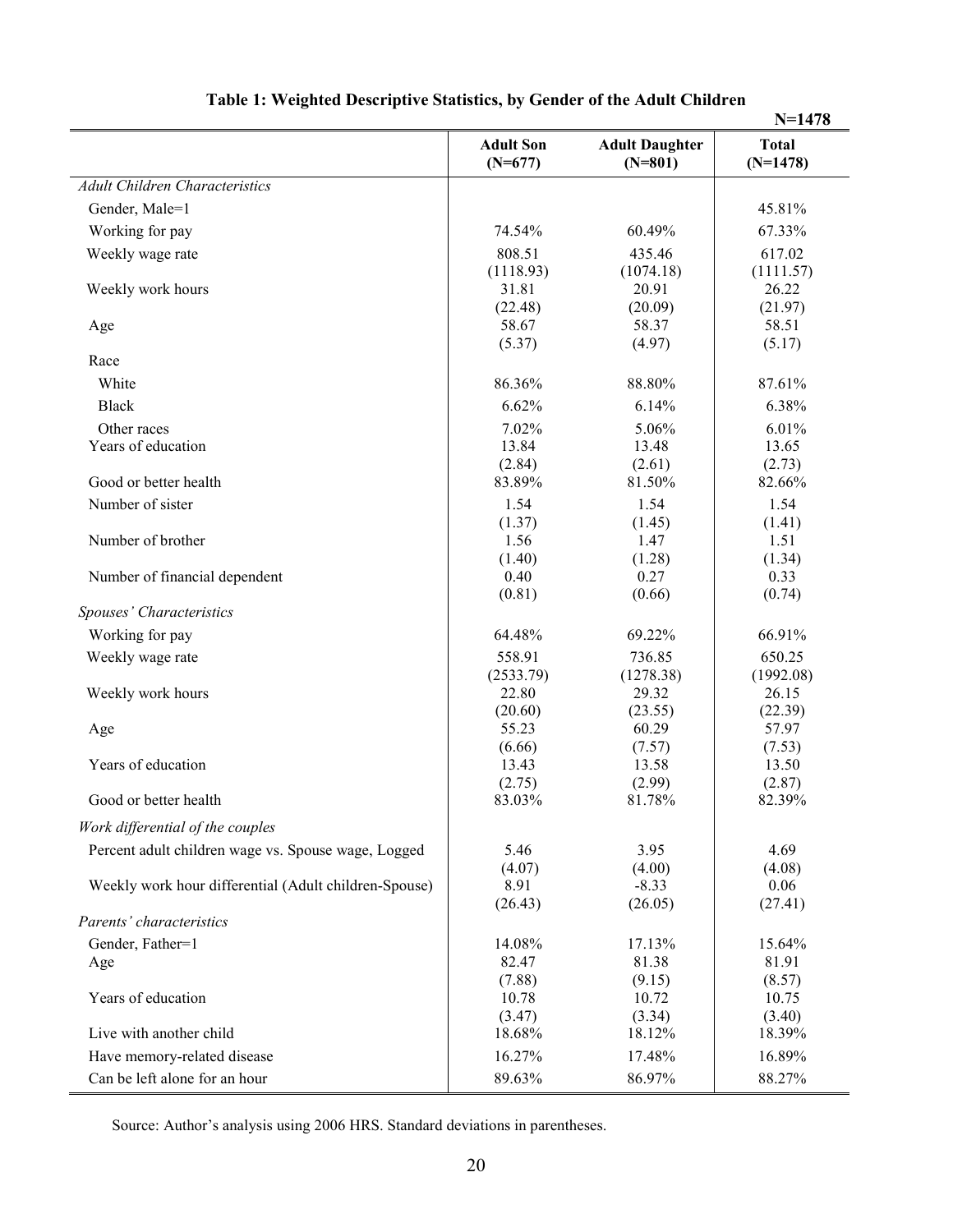| <b>Transfers from Adult Children to Parents</b>           | <b>Adult Sons</b><br>$(N=677)$ | <b>Adult Daughters</b><br>$(N=801)$ | t-Value   |
|-----------------------------------------------------------|--------------------------------|-------------------------------------|-----------|
| ADL / Care-giving Time Transfer                           |                                |                                     |           |
| Transfer Incidence:                                       | 0.04                           | 0.10                                | $5.21***$ |
| Ever Gave 100 Hours or More                               | (0.01)                         | (0.01)                              |           |
| <b>Transfer Amount:</b>                                   | 22.36                          | 118.41                              | $5.13***$ |
| Include Transfer Less Than 100 Hours                      | (7.00)                         | (17.35)                             |           |
| Transfer Amount:                                          | 588.64                         | 1127.48                             | $2.79**$  |
| Transfer 100 Hours and Above <sup>a</sup>                 | (153.15)                       | (118.17)                            |           |
| <b>IADL</b> / Errand Time Transfer                        |                                |                                     |           |
| Transfer Incidence:                                       | 0.24                           | 0.36                                | $5.13***$ |
| Ever Gave 100 Hours or More                               | (0.02)                         | (0.02)                              |           |
| Transfer Amount:                                          | 82.60                          | 206.61                              | 5.82***   |
| Include Transfer Less Than 100 Hours                      | (11.39)                        | (18.00)                             |           |
| <b>Transfer Amount:</b>                                   | 335.28                         | 568.47                              | $3.94***$ |
| Transfer 100 Hours and Above <sup>b</sup>                 | (41.57)                        | (42.03)                             |           |
| <b>Transfers from Adult Children's Spouses to Parents</b> | <b>Wives</b><br>$(N=677)$      | <b>Husbands</b><br>$(N=801)$        | t-Value   |
| ADL / Care-giving Time Transfer                           |                                |                                     |           |
| Transfer Incidence:                                       | 0.03                           | 0.03                                | 0.18      |
| Ever Gave 100 Hours or More                               | (0.01)                         | (0.01)                              |           |
| <b>Transfer Amount:</b>                                   | 15.02                          | 13.06                               | $-0.31$   |
| Include Transfer Less Than 100 Hours                      | (4.97)                         | (3.98)                              |           |
| Transfer Amount:                                          | 482.66                         | 413.71                              | $-0.48$   |
| Transfer 100 Hours and Above <sup>c</sup>                 | (116.08)                       | (89.79)                             |           |
| <b>IADL</b> / Errand Time Transfer                        |                                |                                     |           |
| Transfer Incidence:                                       | 0.17                           | 0.18                                | 0.51      |
| Ever Gave 100 Hours or More                               | (0.01)                         | (0.01)                              |           |
| <b>Transfer Amount:</b>                                   | 45.15                          | 63.02                               | $1.67+$   |
| Include Transfer Less Than 100 Hours                      | (6.44)                         | (8.38)                              |           |
| Transfer Amount:                                          | 249.79                         | 335.98                              | $1.72+$   |
| Transfer 100 Hours and Above <sup><math>d</math></sup>    | (31.06)                        | (37.85)                             |           |

#### Table 2: T-Test on Time Transfers to Parents, by Adult Children's Gender

Note: *a*: Sub-sample analysis of adult children who provided 100 hours and more on ADL time transfer. N=25 and 84 for sons and daughters, respectively.

 b: Sub-sample analysis of adult children who provided 100 hours and more on IADL time transfer. N=163 and 290 for sons and daughters, respectively.

 $c$ : Sub-sample analysis of spouses of adult children who provided 100 hours and more on ADL time transfer. N=25 wives and 31 husbands, respectively.

d: Sub-sample analysis of spouses of adult children who provided 100 hours and more on IADL time transfer. N=118 wives and 154 husbands, respectively.

Source: Author's analysis using 2006 HRS. \*\*\* p<.001; \*\*p<.01; \*p<.05; +p<.10. Standard errors in parentheses.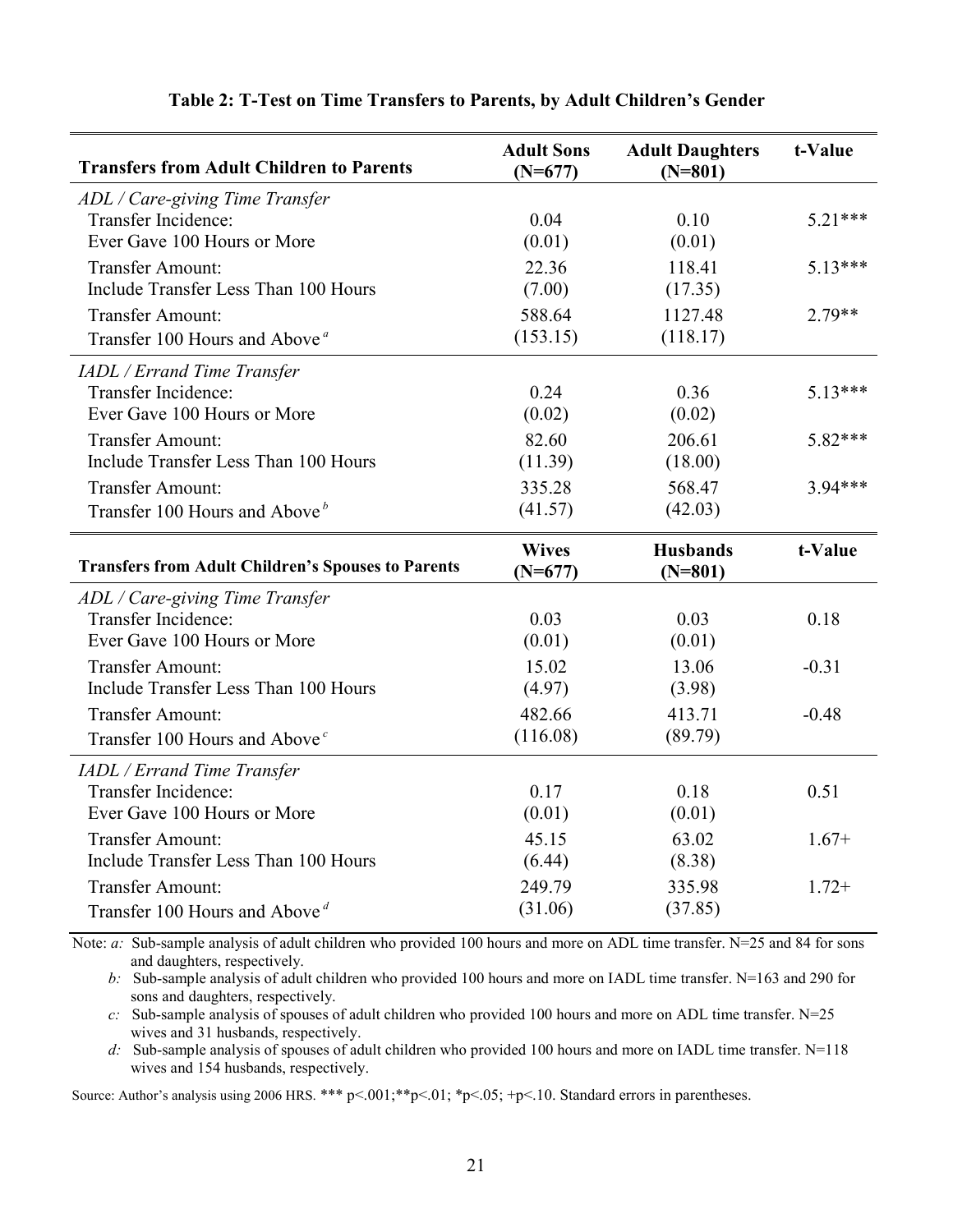## Table 3: ADL/Care-giving Time Transfers from Married Adult Children and Spouses to Widowed Parents<sup>a</sup> N=1478

|                                       | <b>Transfer from Adult Children</b> |            |            | <b>Transfer from Spouses of the</b> |           |           |           |           |
|---------------------------------------|-------------------------------------|------------|------------|-------------------------------------|-----------|-----------|-----------|-----------|
|                                       |                                     |            |            | <b>Adult Children</b>               |           |           |           |           |
|                                       | Model 1                             | Model 2    | Model 3    | Model 4                             | Model 1   | Model 2   | Model 3   | Model 4   |
| <b>Adult Children Characteristics</b> |                                     |            |            |                                     |           |           |           |           |
| Gender, Male=1                        | $-1.66***$                          | $-1.80***$ | $-1.79***$ | $-1.68***$                          | 0.40      | 0.19      | 0.48      | 0.58      |
| Working for pay                       |                                     | $-0.10**$  |            |                                     |           | $-1.22*$  |           |           |
| Weekly wage rate, logged              |                                     |            | $-0.05*$   |                                     |           |           | $-0.06+$  |           |
| Weekly work hours, logged             |                                     |            |            | $-0.09**$                           |           |           |           | $-0.10*$  |
| Male*Working for pay interaction      |                                     | 0.12       |            |                                     |           | 0.54      |           |           |
| Male*Weekly wage rate interaction     |                                     |            | 0.04       |                                     |           |           | 0.05      |           |
| Male*Weekly work hours interaction    |                                     |            |            | 0.02                                |           |           |           | 0.04      |
| Age                                   | $-0.10**$                           | $-0.07$    | $-0.06$    | $-0.07+$                            | $-0.06$   | $-0.05$   | $-0.04$   | $-0.05$   |
| Race (Ref: Other races)               |                                     |            |            |                                     |           |           |           |           |
| White                                 | $-1.18+$                            | $-1.20+$   | $-1.21+$   | $-1.23+$                            | 0.62      | 0.50      | 0.45      | 0.47      |
| <b>Black</b>                          | $-1.49+$                            | $-1.40+$   | $-1.45+$   | $-1.41+$                            | $-0.31$   | $-0.35$   | $-0.44$   | $-0.37$   |
| Years of education                    | $0.18**$                            | $0.17*$    | $0.15+$    | $0.17*$                             | 0.07      | 0.01      | $-0.01$   | 0.01      |
| Good or better health                 | 0.22                                | 0.38       | 0.26       | 0.40                                | $-0.08$   | $-0.08$   | $-0.18$   | $-0.09$   |
| Number of sister                      | $-0.11$                             | $-0.11$    | $-0.12$    | $-0.10$                             | $-0.16$   | $-0.17$   | $-0.17$   | $-0.18$   |
| Number of brother                     | $-0.03$                             | $-0.01$    | 0.01       | $-0.01$                             | $-0.22$   | $-0.15$   | $-0.16$   | $-0.15$   |
| Number of financial dependent         | $-0.19$                             | $-0.14$    | $-0.20$    | $-0.14$                             | $-0.29$   | $-0.21$   | $-0.25$   | $-0.22$   |
| Spouses' Characteristics              |                                     |            |            |                                     |           |           |           |           |
| Working for pay                       |                                     | 0.38       |            |                                     |           | $-0.16$   |           |           |
| Weekly wage rate, logged              |                                     |            | 0.01       |                                     |           |           | $-0.01$   |           |
| Weekly work hours, logged             |                                     |            |            | 0.03                                |           |           |           | $-0.02$   |
| Age                                   |                                     | $-0.05+$   | $-0.05+$   | $-0.05+$                            |           | $-0.03$   | $-0.03$   | $-0.03$   |
| Years of education                    |                                     | 0.21       | 0.03       | 0.02                                |           | 0.08      | 0.08      | 0.08      |
| Good or better health                 |                                     | 0.37       | 0.45       | 0.38                                |           | $1.37*$   | $1.39*$   | $1.39*$   |
| Parents' characteristics              |                                     |            |            |                                     |           |           |           |           |
| Gender, Father=1                      | 0.80                                | 0.77       | 0.75       | 0.76                                | $1.26*$   | $1.26*$   | $1.24*$   | $1.25*$   |
| Age                                   | $0.04 +$                            | $0.04 +$   | $0.04 +$   | $0.04 +$                            | 0.04      | 0.04      | 0.04      | 0.04      |
| Years of education                    | $0.10+$                             | $0.10+$    | $0.11*$    | $0.10+$                             | 0.02      | 0.02      | 0.02      | 0.02      |
| Live with another child               | 0.13                                | 0.11       | 0.13       | 0.13                                | $0.02\,$  | 0.23      | 0.22      | 0.23      |
| Have memory-related disease           | 1.49***                             | $1.51***$  | $1.52***$  | $1.52***$                           | $0.94*$   | $0.94*$   | $0.92*$   | $0.93*$   |
| Can be left alone for an hour         | $-1.07**$                           | $-1.08**$  | $-1.12**$  | $-1.08**$                           | $-1.01*$  | $-1.03**$ | $-1.06**$ | $-1.04**$ |
|                                       |                                     |            |            |                                     |           |           |           |           |
| Log Likelihood                        | $-518.39$                           | $-512.11$  | $-514.29$  | $-511.62$                           | $-293.91$ | $-284.68$ | $-287.02$ | $-284.46$ |
| Uncensored Observations (>=100 Hours) | 109                                 | 109        | 109        | 109                                 | 56        | 56        | 56        | 56        |

Note: a: Transfer amount estimation using multivariate Tobit regression. Left-censored at 100 hours.

Source: Author's analysis using 2006 HRS. \*\*\* p<.001; \*\* p<.01; \*p<.05; +p<.10.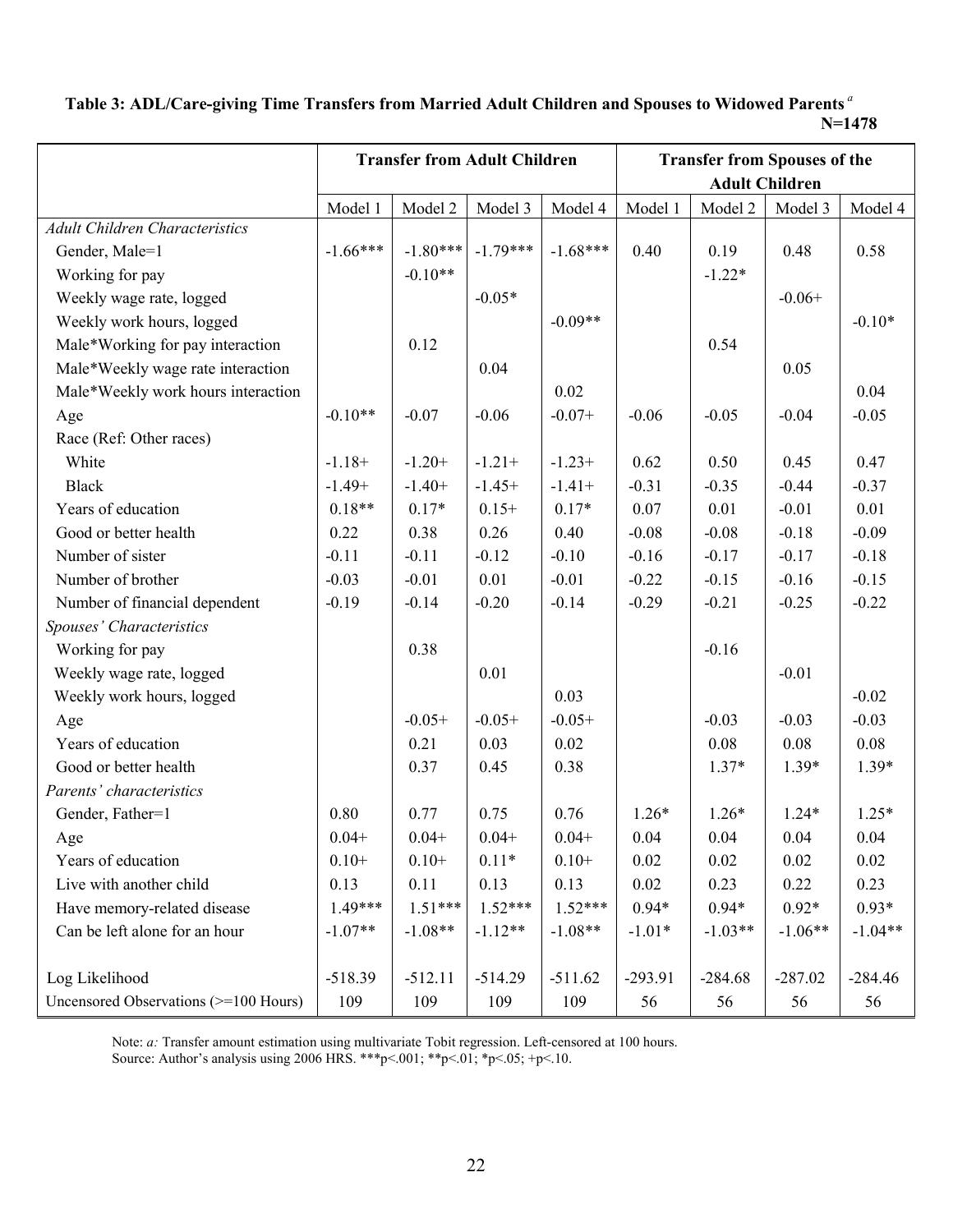# Table 4: IADL/Errand Time Transfers from Married Adult Children and Spouses to Widowed Parents<sup>a</sup>

N=1478

|                                       | <b>Transfer from Adult Children</b> |            |            | <b>Transfer from Spouses of the Adult</b><br>Children |           |           |           |           |
|---------------------------------------|-------------------------------------|------------|------------|-------------------------------------------------------|-----------|-----------|-----------|-----------|
|                                       | Model 1                             | Model 2    | Model 3    | Model 4                                               | Model 1   | Model 2   | Model 3   | Model 4   |
| <b>Adult Children Characteristics</b> |                                     |            |            |                                                       |           |           |           |           |
| Gender, Male=1                        | $-0.61***$                          | $-0.51**$  | $-0.57***$ | $-0.55***$                                            | $-0.05$   | 0.10      | $-0.09$   | $-0.10$   |
| Working for pay                       |                                     | $-0.35*$   |            |                                                       |           | $-0.14$   |           |           |
| Weekly wage rate, logged              |                                     |            | $-0.02*$   |                                                       |           |           | $-0.01$   |           |
| Weekly work hours, logged             |                                     |            |            | $-0.03*$                                              |           |           |           | $-0.01$   |
| Male*Working for pay interaction      |                                     | $-0.06$    |            |                                                       |           | $-0.28$   |           |           |
| Male*Weekly wage rate interaction     |                                     |            | $-0.01$    |                                                       |           |           | $-0.02$   |           |
| Male*Weekly work hours interaction    |                                     |            |            | 0.01                                                  |           |           |           | $-0.02$   |
| Age                                   | $-0.04**$                           | $-0.05**$  | $-0.05**$  | $-0.05**$                                             | $-0.03**$ | $-0.03*$  | $-0.03*$  | $-0.03*$  |
| Race (Ref: Other races)               |                                     |            |            |                                                       |           |           |           |           |
| White                                 | $-0.17$                             | $-0.20$    | $-0.22$    | $-0.20$                                               | $-0.11$   | $-0.12$   | $-0.13$   | $-0.12$   |
| <b>Black</b>                          | $-0.22$                             | $-0.24$    | $-0.28$    | $-0.24$                                               | $-0.42$   | $-0.43$   | $-0.43$   | $-0.43$   |
| Years of education                    | 0.01                                | 0.02       | 0.02       | 0.02                                                  | $-0.01$   | 0.01      | 0.01      | 0.01      |
| Good or better health                 | 0.23                                | $0.33*$    | $0.31*$    | $0.33*$                                               | 0.01      | 0.07      | 0.05      | 0.07      |
| Number of sister                      | $-0.15***$                          | $-0.15***$ | $-0.15***$ | $-0.15***$                                            | $-0.08*$  | $-0.08*$  | $-0.08*$  | $-0.09*$  |
| Number of brother                     | $-0.09*$                            | $-0.09*$   | $-0.09*$   | $-0.09*$                                              | $-0.10*$  | $-0.10*$  | $-0.10*$  | $-0.11*$  |
| Number of financial dependent         | $-0.11$                             | $-0.10$    | $-0.10$    | $-0.10$                                               | $-0.08$   | $-0.07$   | $-0.07$   | $-0.07$   |
| Spouses' Characteristics              |                                     |            |            |                                                       |           |           |           |           |
| Working for pay                       |                                     | 0.09       |            |                                                       |           | $-0.11$   |           |           |
| Weekly wage rate, logged              |                                     |            | 0.01       |                                                       |           |           | $-0.01$   |           |
| Weekly work hours, logged             |                                     |            |            | 0.01                                                  |           |           |           | $-0.01$   |
| Age                                   |                                     | 0.01       | 0.01       | 0.01                                                  |           | $-0.01$   | $-0.01$   | $-0.01$   |
| Years of education                    |                                     | $-0.01$    | $-0.01$    | $-0.01$                                               |           | $-0.01$   | $-0.01$   | 0.08      |
| Good or better health                 |                                     | $-0.07$    | $-0.05$    | $-0.06$                                               |           | 0.05      | 0.04      | 0.05      |
| Parents' characteristics              |                                     |            |            |                                                       |           |           |           |           |
| Gender, Father=1                      | $-0.24$                             | $-0.24$    | $-0.24$    | $-0.25$                                               | $-0.07$   | $-0.07$   | $-0.06$   | $-0.08$   |
| Age                                   | $0.02*$                             | $0.02*$    | $0.02*$    | $0.02*$                                               | 0.01      | 0.01      | 0.01      | 0.01      |
| Years of education                    | $-0.01$                             | 0.01       | 0.01       | 0.01                                                  | 0.01      | 0.01      | 0.01      | 0.01      |
| Live with another child               | $-0.43**$                           | $-0.43**$  | $-0.42**$  | $-0.43**$                                             | $-0.33*$  | $-0.34*$  | $-0.32*$  | $-0.34*$  |
| Have memory-related disease           | $0.53***$                           | $0.54***$  | $0.53***$  | $0.54***$                                             | $0.49***$ | $0.51***$ | $0.49***$ | $0.51***$ |
| Can be left alone for an hour         | $0.40*$                             | $0.40*$    | $0.40*$    | $0.40*$                                               | $0.34*$   | $0.35*$   | $0.34*$   | $0.35*$   |
|                                       |                                     |            |            |                                                       |           |           |           |           |
| Log Likelihood                        | $-1355.69$                          | $-1350.64$ | $-1351.11$ | $-1350.72$                                            | $-905.82$ | $-901.21$ | $-902.66$ | $-901.54$ |
| Uncensored Observations (>=100 Hours) | 453                                 | 453        | 453        | 453                                                   | 272       | 272       | 272       | 272       |

Note: *a*: Transfer amount estimation using multivariate Tobit regression. Left-censored at 100 hours.

Source: Author's analysis using 2006 HRS. \*\*\*p<.001; \*\*p<.01; \*p<.05; +p<.10.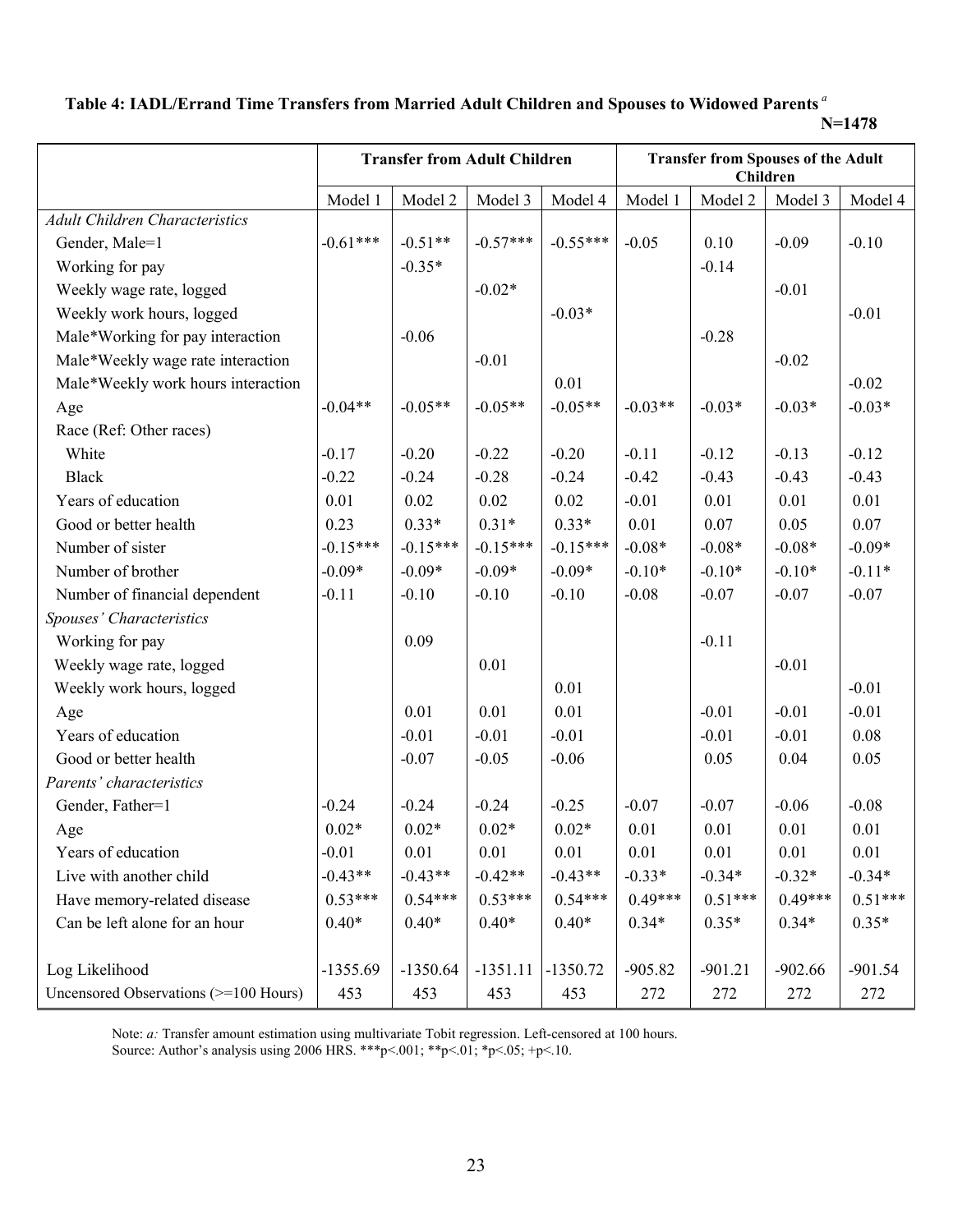# Table 5: Comparative Advantage in the Labor Force and Time Transfers from Married Adult Children and Spouses to Widowed Parents<sup>a</sup>

N=1478

| <b>ADL/Care-giving Time Transfers</b>   |                                     |            |            |            |                                     |           |           |           |  |
|-----------------------------------------|-------------------------------------|------------|------------|------------|-------------------------------------|-----------|-----------|-----------|--|
|                                         | <b>Transfer from Adult Children</b> |            |            |            | <b>Transfer from Spouses of the</b> |           |           |           |  |
|                                         |                                     |            |            |            | <b>Adult Children</b>               |           |           |           |  |
|                                         | Model 1                             | Model 2    | Model 3    | Model 4    | Model 1                             | Model 2   | Model 3   | Model 4   |  |
| Adult Children's Gender and Couple's    |                                     |            |            |            |                                     |           |           |           |  |
| Comparative Advantage                   |                                     |            |            |            |                                     |           |           |           |  |
| Gender, Male=1                          | $-1.77***$                          | $-1.92***$ | $-1.56***$ | $-1.55***$ | 0.38                                | 0.17      | 0.43      | 0.44      |  |
| % wage differential, logged             | $-0.06$                             | $-0.07$    |            |            | $-0.04$                             | $-0.10+$  |           |           |  |
| Weekly work hour differential           |                                     |            | $-0.19**$  | $-0.02**$  |                                     |           | $-0.01$   | $-0.01$   |  |
| Male*% wage differential interaction    |                                     | 0.03       |            |            |                                     | $0.13+$   |           |           |  |
| Male*Weekly work hour interaction       |                                     |            |            | 0.01       |                                     |           |           | 0.01      |  |
| Log Likelihood                          | $-514.96$                           | $-514.89$  | $-511.51$  | $-511.41$  | $-288.67$                           | $-287.23$ | $-288.44$ | $-288.40$ |  |
| Uncensored Observations $(>=100$ Hours) | 109                                 | 109        | 109        | 109        | 56                                  | 56        | 56        | 56        |  |

Note: a: Transfer amount estimation using multivariate Tobit regression. Left-censored at 100 hours. Source: Author's analysis using 2006 HRS. \*\*\* p<.001; \*\* p <.01; \*p <.05; +p <.10.

| <b>IADL/Errand Time Transfers</b>                             |                                     |            |            |            |                                     |           |           |           |  |
|---------------------------------------------------------------|-------------------------------------|------------|------------|------------|-------------------------------------|-----------|-----------|-----------|--|
|                                                               | <b>Transfer from Adult Children</b> |            |            |            | <b>Transfer from Spouses of the</b> |           |           |           |  |
|                                                               |                                     |            |            |            | <b>Adult Children</b>               |           |           |           |  |
|                                                               | Model 1                             | Model 2    | Model 3    | Model 4    | Model 1                             | Model 2   | Model 3   | Model 4   |  |
| Adult Children's Gender and Couple's<br>Comparative Advantage |                                     |            |            |            |                                     |           |           |           |  |
| Gender, Male=1                                                | $-0.55***$                          | $-0.28+$   | $-0.48***$ | $-1.49***$ | $-0.07$                             | 0.17      | $-0.04$   | $-0.06$   |  |
| % wage differential, logged                                   | $-0.03*$                            | $-0.01$    |            |            | $-0.02$                             | 0.01      |           |           |  |
| Weekly work hour differential                                 |                                     |            | $-0.01**$  | $-0.01$    |                                     |           | $-0.01+$  | 0.01      |  |
| Male*% wage differential interaction                          |                                     | $-0.06*$   |            |            |                                     | $-0.06*$  |           |           |  |
| Male*Weekly work hour interaction                             |                                     |            |            | $-0.01**$  |                                     |           |           | $-0.01**$ |  |
| Log Likelihood                                                | $-1352.43$                          | $-1349.60$ | $-1350.54$ | $-1347.22$ | $-904.51$                           | $-901.88$ | $-903.80$ | $-898.38$ |  |
| Uncensored Observations $(>=100$ Hours)                       | 453                                 | 453        | 453        | 453        | 272                                 | 272       | 272       | 272       |  |

Note: a: Transfer amount estimation using multivariate Tobit regression. Left-censored at 100 hours. Source: Author's analysis using 2006 HRS. \*\*\*p<.001; \*\*p<.01; \*p<.05; +p<.10.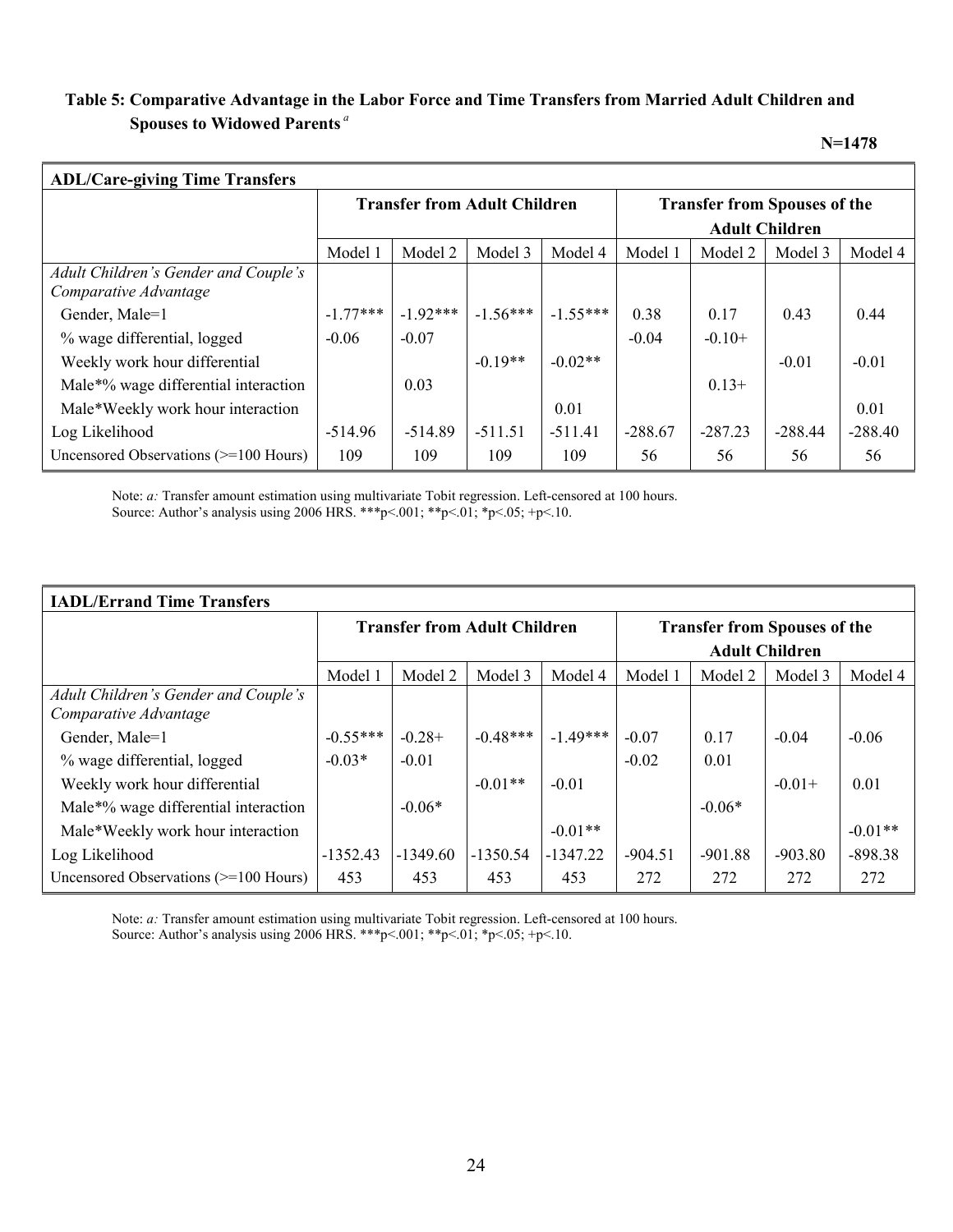

#### Figure 1: Probability of White Adult Children Provide 100 Hours or More ADL/Care-giving Time Transfers Effects of Adult Children and Spouses' Wage Rates

Figure 2: Probability of White Adult Children Provide 100 Hours or More IADL/Errand Time Transfers



Adult Children Wage Rates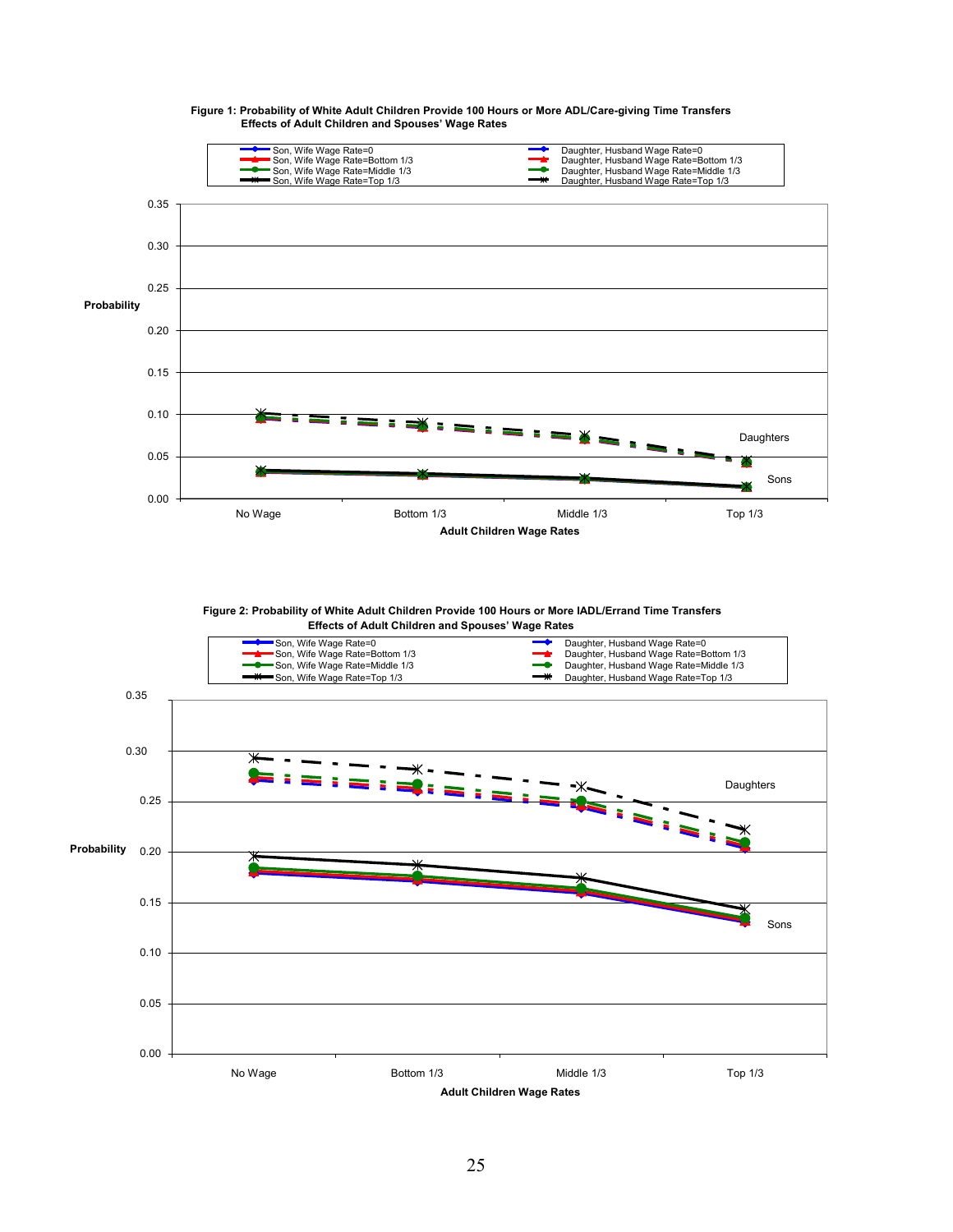

#### Figure 3: Probability of White Adult Children Provide 100 Hours or More ADL/Care-giving Time Transfers Effects of Adult Children and Spouses' Work Hours

Figure 4: Probability of White Adult Children Provide 100 Hours or More IADL/Errand Time Transfers Effects of Adult Children and Spouses Work Hours



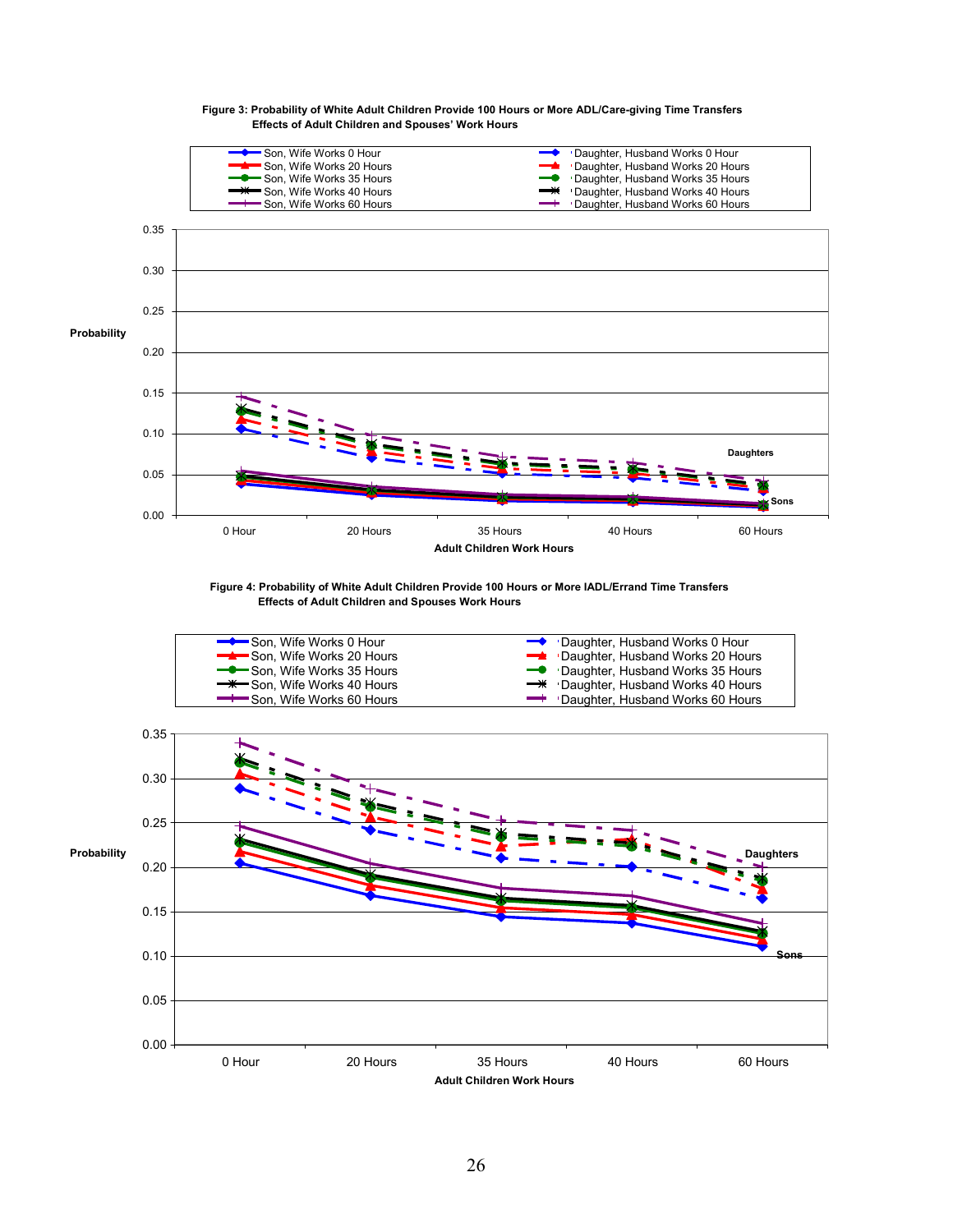

#### Figure 5: Probability of White Adult Children's Spouses Provide 100 Hours or More ADL/ Care-giving Time Transfers Effects of Adult Children and Spouses' Wage Rates

Figure 6: Probability of White Adult Children's Spouses Provide 100 Hours or More IADL/Errand Time Transfers Effects of Adult Children and Spouses' Wage Rates

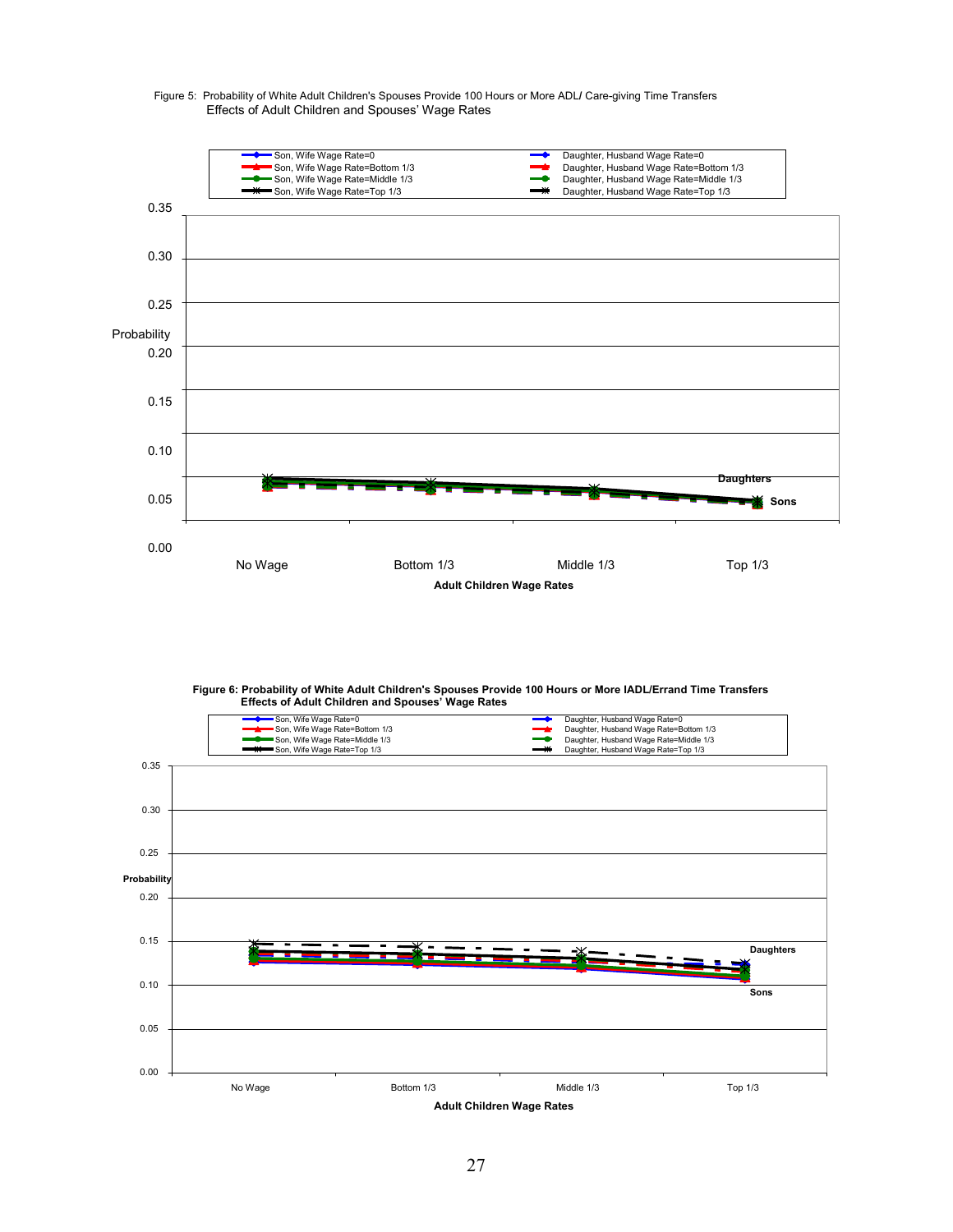

#### Figure 7: Probability of White Adult Children's Spouses Provide 100 Hours or More ADL/Care-giving Time Transfers Effects of Adult Children and Spouses' Work Hours

Figure 8: Probability of White Adult Children Provide 100 Hours or More IADL/Errand Time Transfers Effects of Adult Children and Spouses' Work Hours



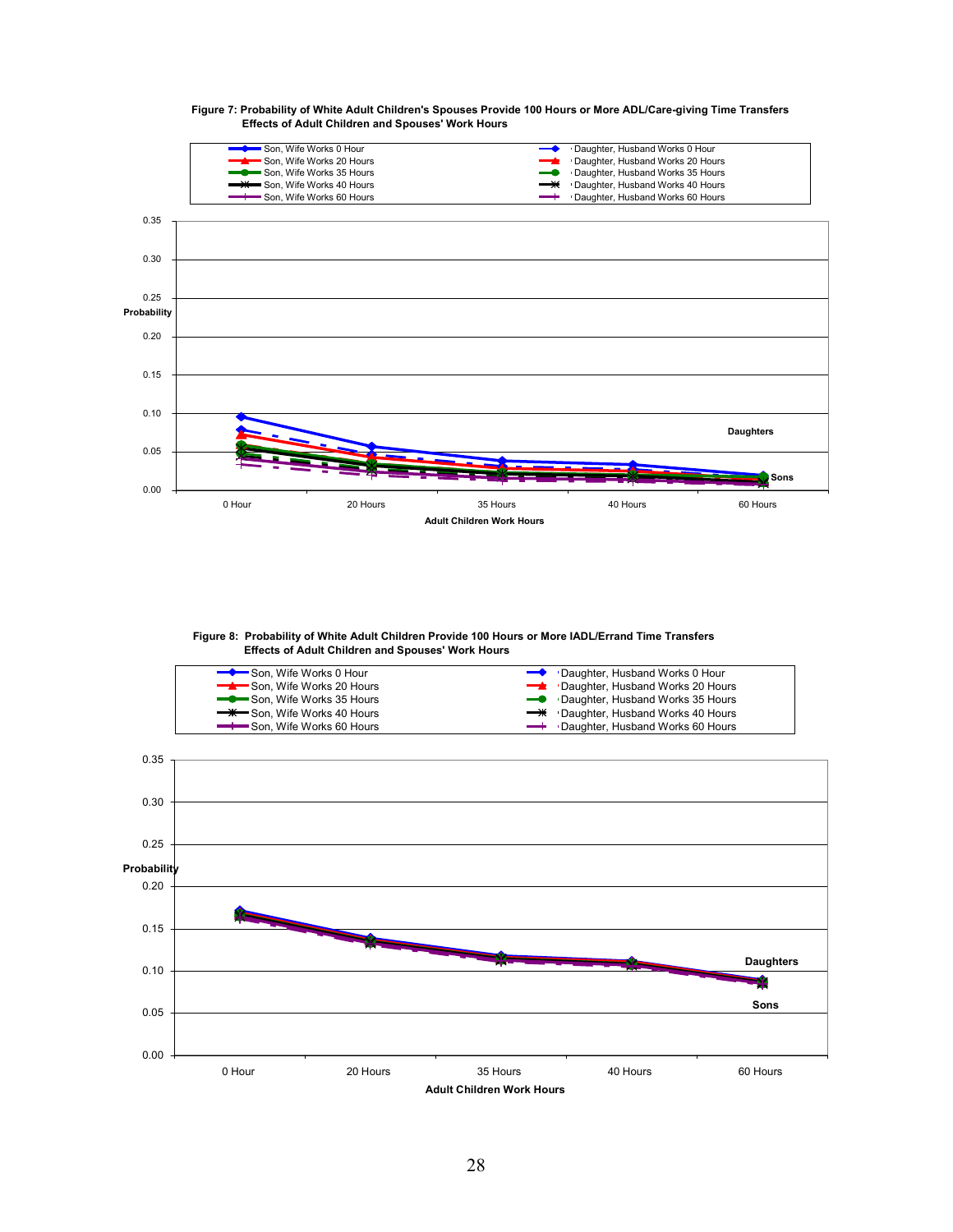### References

- Allen, K. R, R. Blieszner, and K. Roberto. 2000. "Families in the Middle and Later Years: A Review and Critique of the Research in the 1990s." Journal of Marriage and the Family 62: 911-926.
- Aronson, Jane. 1992. "Women's Sense of Responsibility for the Care of Old People: But Who Else is Going to Do It?" Gender and Society 6 (1): 8-29.
- Boaz, Rachel F., Jason Hu, and Yongjia Ye, 1999. "The Transfer of Resources from Middle-Aged Children to Functionally Limited Elderly Parents: Providing Time, Giving Money, Sharing Space." The Gerontologist 39 (6): 648-657.
- Couch, Kenneth A, Mary C. Daly and Douglas A. Wolf. 1999. "Time? Money? Both? The Allocation of Resources to Older Parents." Demography 36 (2): 219-232.
- Elwert, Felix, and Nicholas A. Christakis. 2008. "The Effect of Widowhood on Mortality by the Causes of Death of Both Spouses." American Journal of Public Health 98 (7):1-7.
- Furstenberg, Frank F, Saul D. Hoffman, and Laura Shrestha. 1995. "The Effect of Divorce on Intergenerational Transfers: New Evidence". Demography 32 (3): 319-333.
- Gerstel, Naomi and Sally K. Gallagher. 2001. "Men's Caregiving: Gender and the Contingent Character of Care." Gender and Society 15 (2): 197-217.
- Globerman, Judith. 1996. "Motivations to Care: Daughters and Sons-in-Law Caring for Relatives with Alzheimer's Disease." Family Relations 45 (1): 37-45.
- Kohli, Martin and Harald Künemund. 2003. "Intergenerational Transfers in the Family: What Motivates Giving?" in V.L. Bengtson and A. Lowenstein (eds.) Global Aging and Challenges to Families. New York: Walter de Gruyter, Inc.
- Lee, Eunju, Gary Spitze, and John Logan. 2003. "Social Support to Parents-in-Law: The Interplay of Gender and Kin Hierarchies." Journal of Marriage and Family 65: 396-403.
- Maddala, G.S. 1999. Limited Dependent and Qualitative Variables in Econometrics. Reprinted Edition. United Kingdom: Cambridge University Press.
- Martikainen, Pekka, and Tapani Valkonen. 1996. "Mortality after the Death of a Spouse: Rates and Causes of Death in a Large Finnish Cohort." American Journal of Public Health 86 (8):1087-1093.
- Pezzin, Liliana and Barbara S. Schone. 1999a. "Parental Marital Disruption and Intergenerational Transfers: An Analysis of Lone Elderly Parents and Their Children." Demography 36 (3): 287-297.
- Sarkisian, Natalia and Naomi Gerstel. 2004. "Explaining the Gender gap in Help to Parents: The Importance of Employment." Journal of Marriage and Family 66: 431-451.